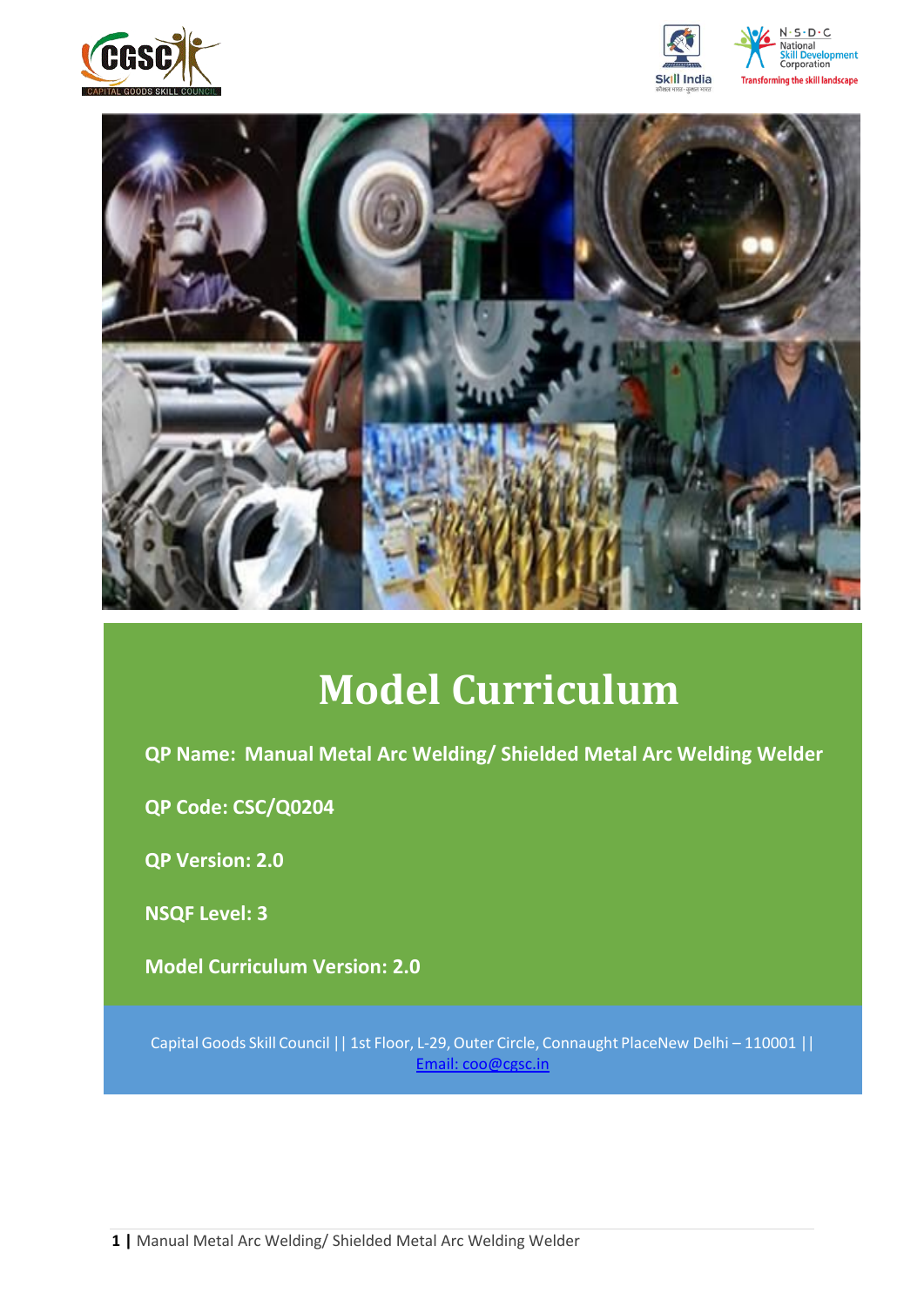



# **Table of Contents**

| Module 1: Introduction to the role of a Manual Metal Arc Welding/Shielded Metal Arc Welding |  |
|---------------------------------------------------------------------------------------------|--|
|                                                                                             |  |
| Module 3: Process of coordinating with co-workers to achieve work efficiency 10             |  |
|                                                                                             |  |
|                                                                                             |  |
|                                                                                             |  |
|                                                                                             |  |
|                                                                                             |  |
|                                                                                             |  |
|                                                                                             |  |
|                                                                                             |  |
|                                                                                             |  |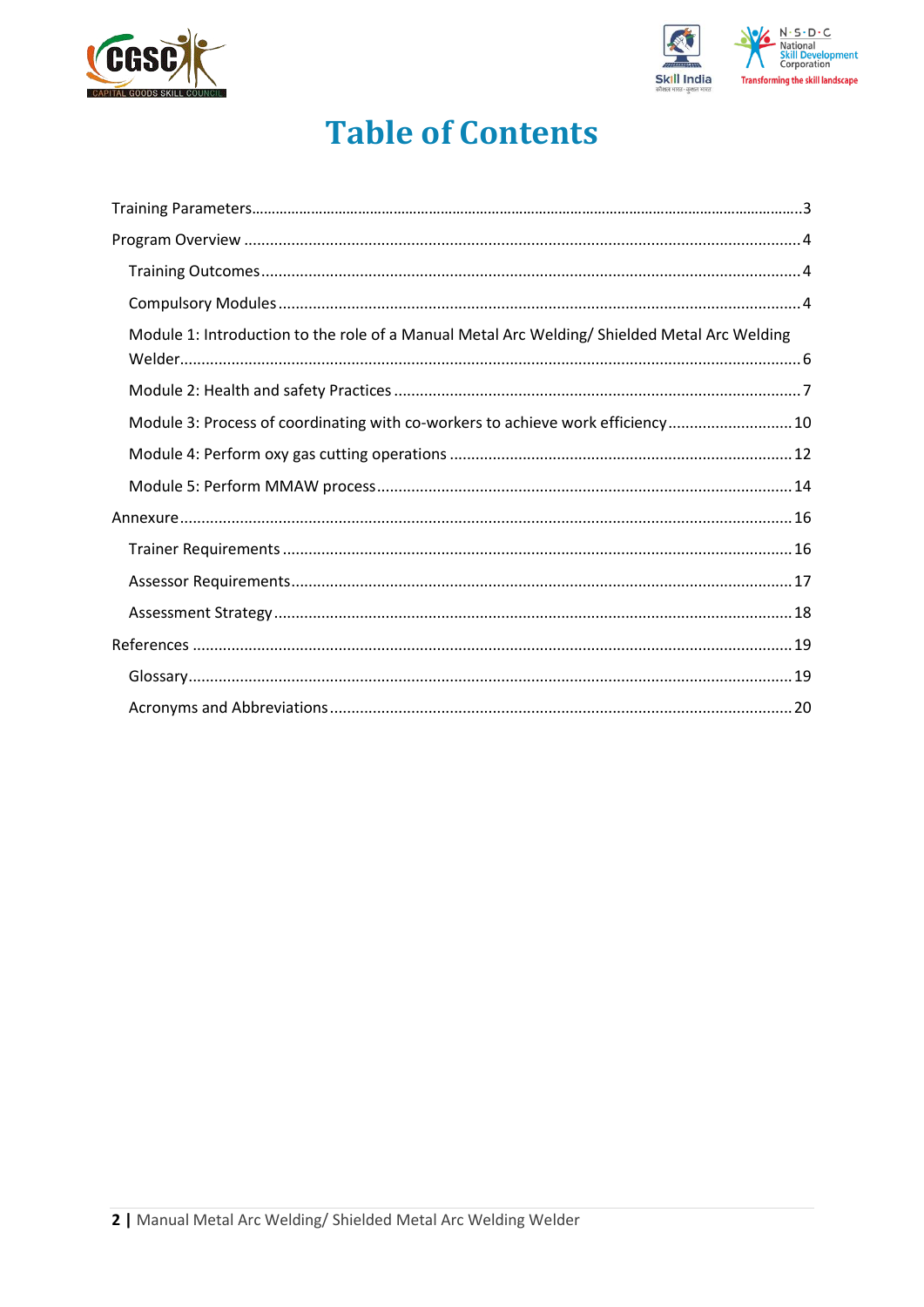<span id="page-2-0"></span>



# **Training Parameters**

| <b>Sector</b>                                                     | <b>Capital Goods</b>                                                                                                                                                                                                                                                 |
|-------------------------------------------------------------------|----------------------------------------------------------------------------------------------------------------------------------------------------------------------------------------------------------------------------------------------------------------------|
| <b>Sub-Sector</b>                                                 | 1. Machine Tools<br>2. Dies, Moulds and Press Tools<br>3. Plastics Manufacturing Machinery<br>4. Textile Manufacturing Machinery<br>5. Process Plant Machinery<br>6. Electrical and Power Machinery<br>7. Light Engineering Goods                                    |
| <b>Occupation</b>                                                 | <b>Welding and Cutting</b>                                                                                                                                                                                                                                           |
| Country                                                           | India                                                                                                                                                                                                                                                                |
| <b>NSQF Level</b>                                                 | $\overline{3}$                                                                                                                                                                                                                                                       |
| Aligned to NCO/ISCO/ISIC Code                                     | NCO-2015/7212.0200                                                                                                                                                                                                                                                   |
| <b>Minimum Educational Qualification and</b><br><b>Experience</b> | Ability to Read and Write with 5 years experience<br>Or<br>5th Class Pass with 3 years experience<br>Or<br>8th Class Pass with 1year experience<br>Or<br>8th Class Pass + ITI (1year)<br>Or<br>Assistant Manual Metal Welder NSQF - Level 2 with 1year<br>experience |
| <b>Pre-Requisite License or Training</b>                          | <b>NA</b>                                                                                                                                                                                                                                                            |
| <b>Minimum Job Entry Age</b>                                      | 18 years                                                                                                                                                                                                                                                             |
| <b>Last Reviewed On</b>                                           | 31/03/2022                                                                                                                                                                                                                                                           |
| <b>Next Review Date</b>                                           | 31/03/2025                                                                                                                                                                                                                                                           |
| <b>NSQC Approval Date</b>                                         | 31/03/2022                                                                                                                                                                                                                                                           |
| <b>QP Version</b>                                                 | 2.0                                                                                                                                                                                                                                                                  |
| <b>Model Curriculum Creation Date</b>                             | 31/03/2022                                                                                                                                                                                                                                                           |
| Model Curriculum Valid Up to Date                                 | 31/03/2025                                                                                                                                                                                                                                                           |
| <b>Model Curriculum Version</b>                                   | 2.0                                                                                                                                                                                                                                                                  |
| <b>Minimum Duration of the Course</b>                             | 480 Hours 00 Minutes                                                                                                                                                                                                                                                 |
| <b>Maximum Duration of the Course</b>                             | 480 Hours 00 Minutes                                                                                                                                                                                                                                                 |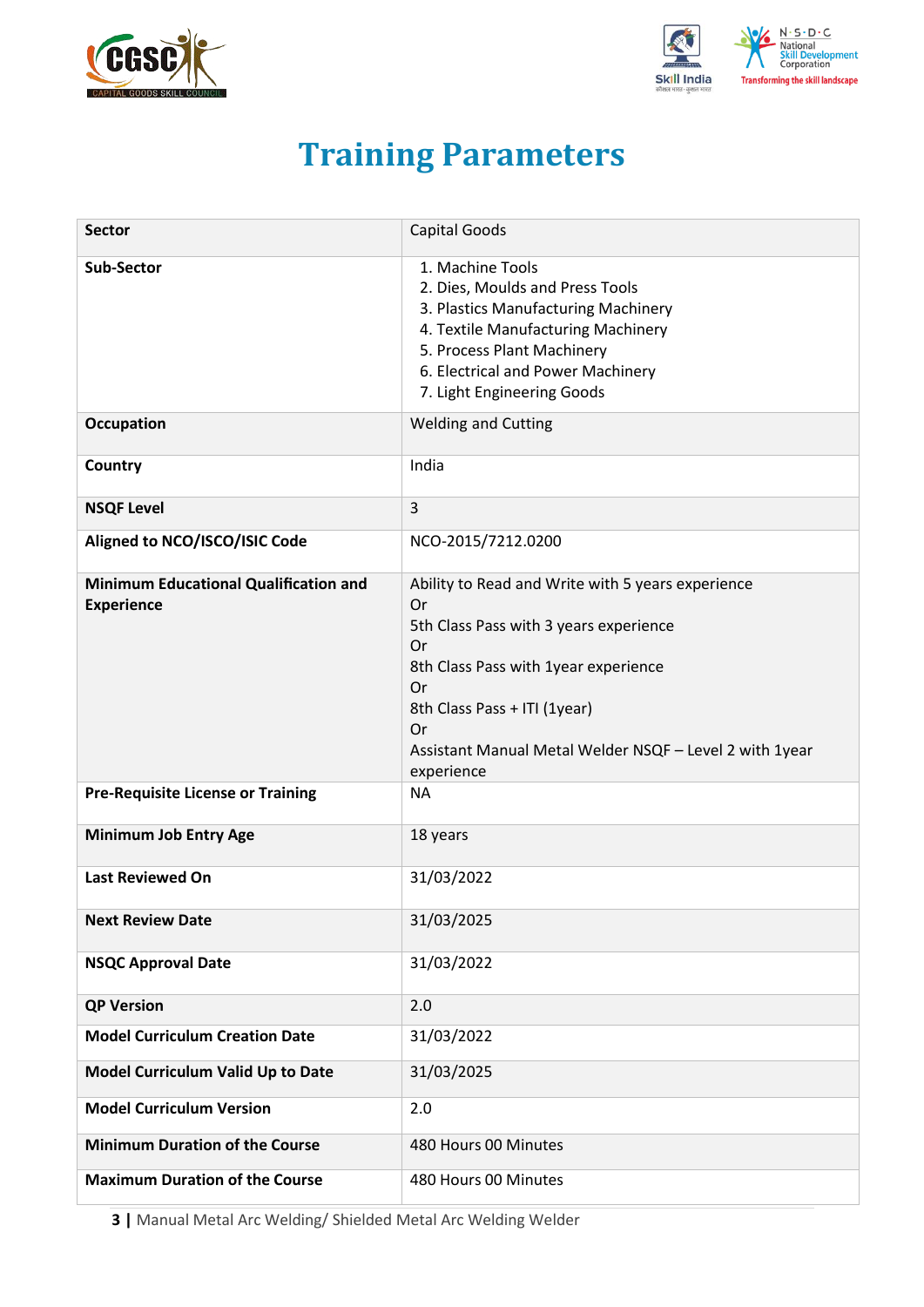



# **Program Overview**

<span id="page-3-0"></span>This section summarizes the end objectives of the program along with its duration.

## <span id="page-3-1"></span>**Training Outcomes**

<span id="page-3-2"></span>At the end of the program, the learner should have acquired the listed knowledge and skills.

- Perform preparatory activities such as identification of raw material, tools and equipment, lifting of workpiece, inspection of tools and equipment etc.
- Perform oxy gas cutting and MMAW process by following organisational procedure.
- Perform post-cutting and welding operations such as inspection, quality check, cleaning etc.
- Work effectively and efficiently as per schedules and timelines.
- Implement safety practices.
- Optimize the use of resources to ensure less wastage and maximum conservation.

### **Compulsory Modules**

The table lists the modules and their duration corresponding to the Compulsory NOS of the QP.

| <b>NOS and Module Details</b>                                                                                            | <b>Theory</b><br><b>Duration</b> | <b>Practical</b><br><b>Duration</b> | On-the-Job<br><b>Training</b><br><b>Duration</b><br>(Mandatory) | On-the-Job<br><b>Training Duration</b><br>(Recommended) | <b>Total</b><br><b>Duration</b> |
|--------------------------------------------------------------------------------------------------------------------------|----------------------------------|-------------------------------------|-----------------------------------------------------------------|---------------------------------------------------------|---------------------------------|
| <b>Bridge Module</b>                                                                                                     |                                  |                                     |                                                                 |                                                         |                                 |
| Module 1: Introduction to the<br>role of a Manual Metal Arc<br>Welding/ Shielded Metal Arc<br>Welding Welder             | 8:00                             | 0:00                                | 0:00                                                            | 00:00                                                   | 8:00                            |
| CSC/N1335 - Follow the<br>health and safety practices<br>at work<br><b>NOS Version-2.0</b><br><b>NSQF Level-3</b>        | 20:00                            | 40:00                               | 0:00                                                            | 0:00                                                    | 60:00                           |
| Module 2: Health and safety<br>practices                                                                                 | 20:00                            | 40:00                               | 0:00                                                            | 00:00                                                   | 60:00                           |
| CSC/N1336 - Coordinate<br>with co-workers to achieve<br>work efficiency<br><b>NOS Version-2.0</b><br><b>NSQF Level-3</b> | 20:00                            | 30:00                               | 0:00                                                            | 00:00                                                   | 50:00                           |
| Module 3: Process of<br>coordinating with co-workers<br>to achieve work efficiency                                       | 20:00                            | 30:00                               | 0:00                                                            | 00:00                                                   | 50:00                           |
| CSC/N0201 - Manually cut<br>metal and metal alloys using<br>oxy-fuel gases<br>NOS Version No. - 2.0<br>NSQF Level-2      | 64:00                            | 110:00                              | 0:00                                                            | 00:00                                                   | 174:00                          |
| Module 4: Perform oxy gas<br>cutting operations                                                                          | 64:00                            | 110:00                              | 0:00                                                            | 00:00                                                   | 174:00                          |
| CSC/N0204 - Manually weld<br>carbon and low alloy steels<br>by using Metal Arc Welding                                   | 68:00                            | 120:00                              | 0:00                                                            | 00:00                                                   | 188:00                          |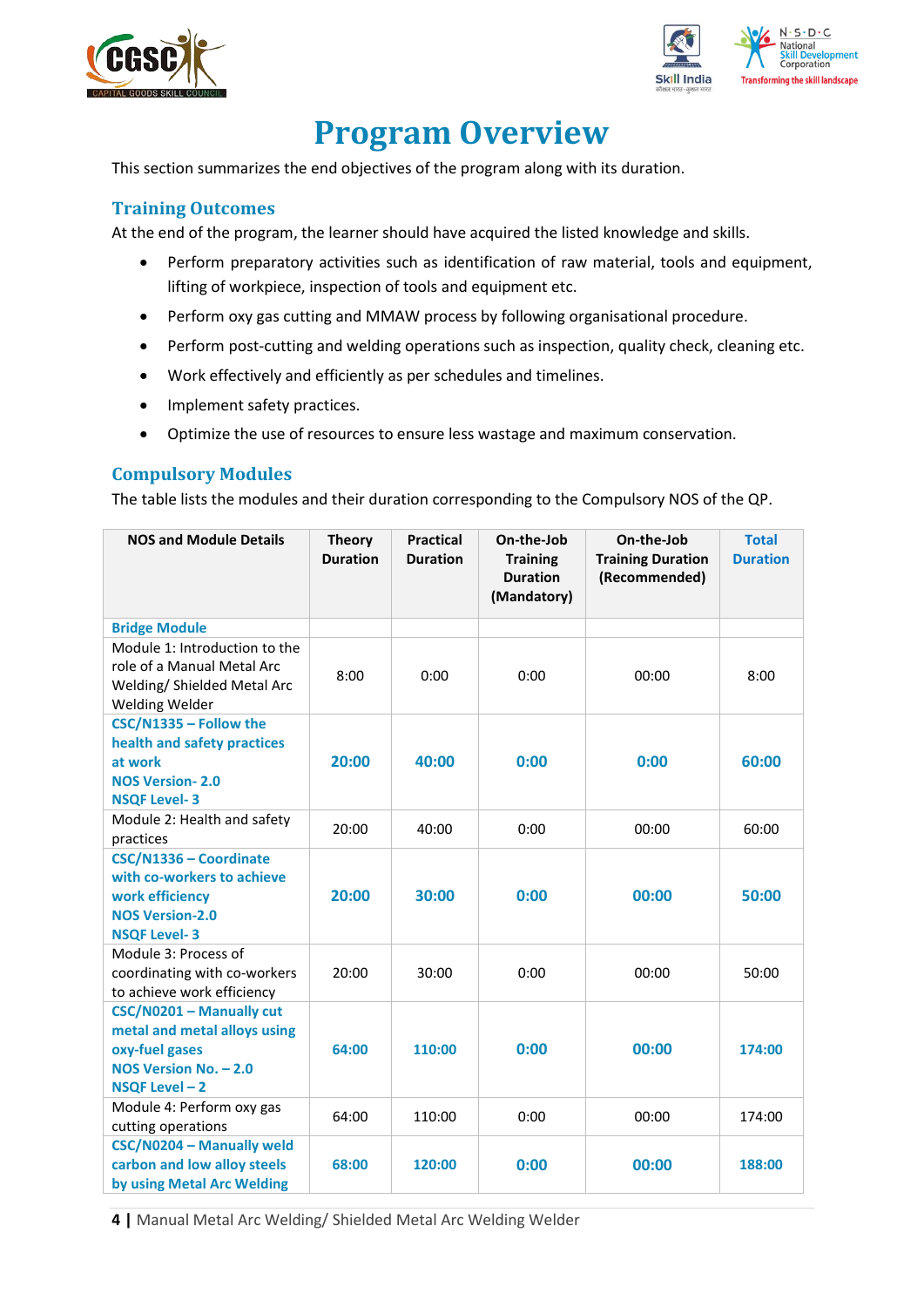



| (MMAW)/ Shielded Metal<br><b>Arc Welding (SMAW)</b><br>NOS Version No. $-2.0$<br>NSQF Level $-3$ |        |        |      |       |        |
|--------------------------------------------------------------------------------------------------|--------|--------|------|-------|--------|
| Module 5: Perform MMAW<br>process                                                                | 68:00  | 120:00 | 0:00 | 00:00 | 188:00 |
| <b>Total Duration</b>                                                                            | 180:00 | 300:00 | 0:00 | 00:00 | 480:00 |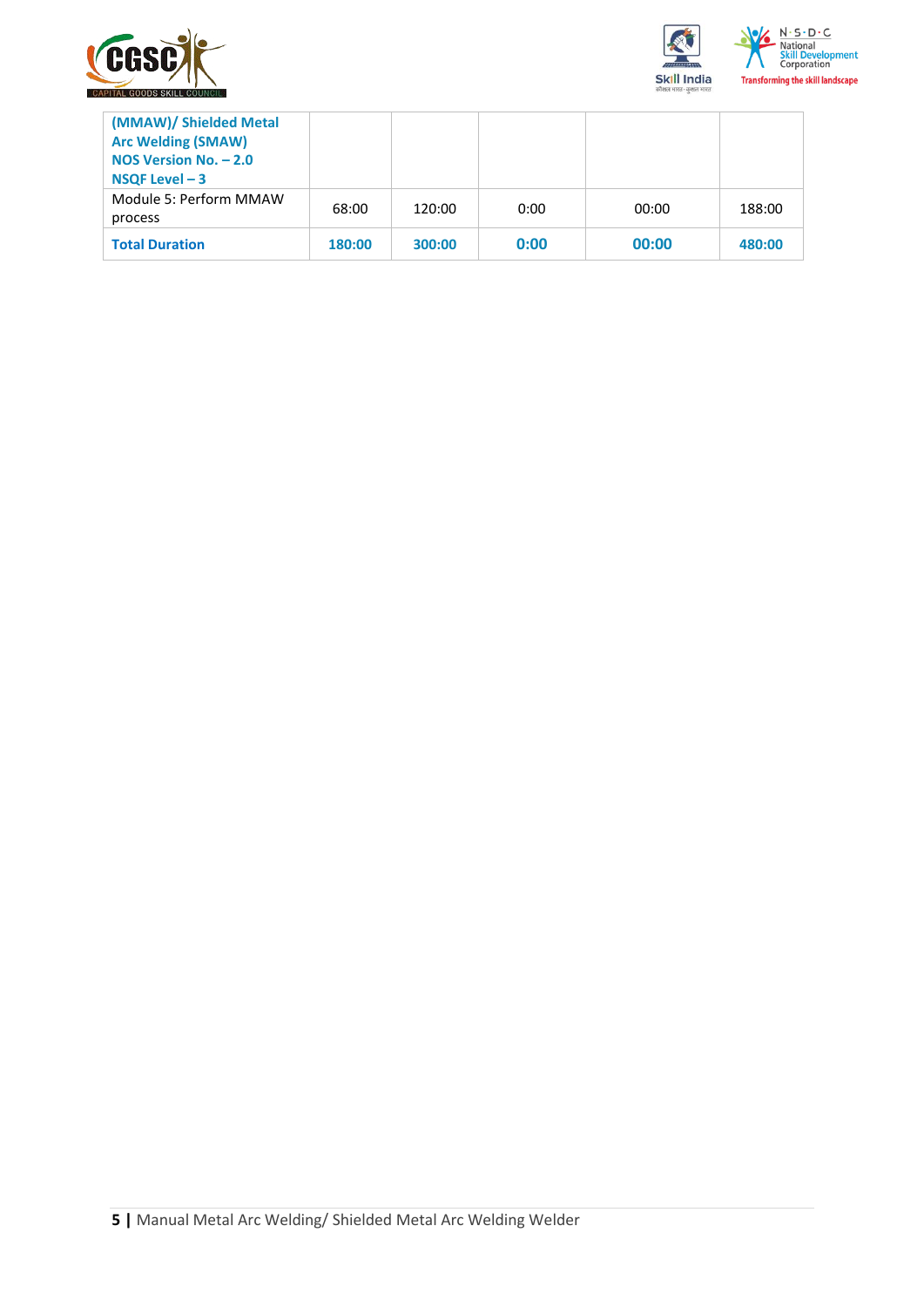



# **Module Details**

# **Module 1: Introduction to the role of a Manual Metal Arc Welding/ Shielded Metal Arc Welding Welder**

## *Bridge module*

#### **Terminal Outcomes:**

• Discuss the role and responsibilities of a Manual Metal Arc Welding/ Shielded Metal Arc Welding Welder.

| Duration: 08:00                                                                                                                                                                                                    | Duration: 00:00                          |
|--------------------------------------------------------------------------------------------------------------------------------------------------------------------------------------------------------------------|------------------------------------------|
| Theory – Key Learning Outcomes                                                                                                                                                                                     | <b>Practical - Key Learning Outcomes</b> |
| List the role and responsibilities of a<br>$\bullet$<br>Manual Metal Arc Welding/ Shielded<br>Metal Arc Welding Welder.<br>Discuss the job opportunities of a Manual<br>٠<br>Metal Arc Welding/ Shielded Metal Arc |                                          |
| Welding Welder.                                                                                                                                                                                                    |                                          |
| Describe the size and scope of the capital<br>٠<br>good industry and its sub-sectors.                                                                                                                              |                                          |
| Explain about Indian capital goods<br>٠<br>manufacturing market.                                                                                                                                                   |                                          |
| Discuss the standards and procedures<br>involved in the different operations of<br>welding.                                                                                                                        |                                          |
| <b>Classroom Aids:</b>                                                                                                                                                                                             |                                          |
| Whiteboard, marker pen, projector, standard checklists and schedules                                                                                                                                               |                                          |
| <b>Tools, Equipment and Other Requirements</b>                                                                                                                                                                     |                                          |
|                                                                                                                                                                                                                    |                                          |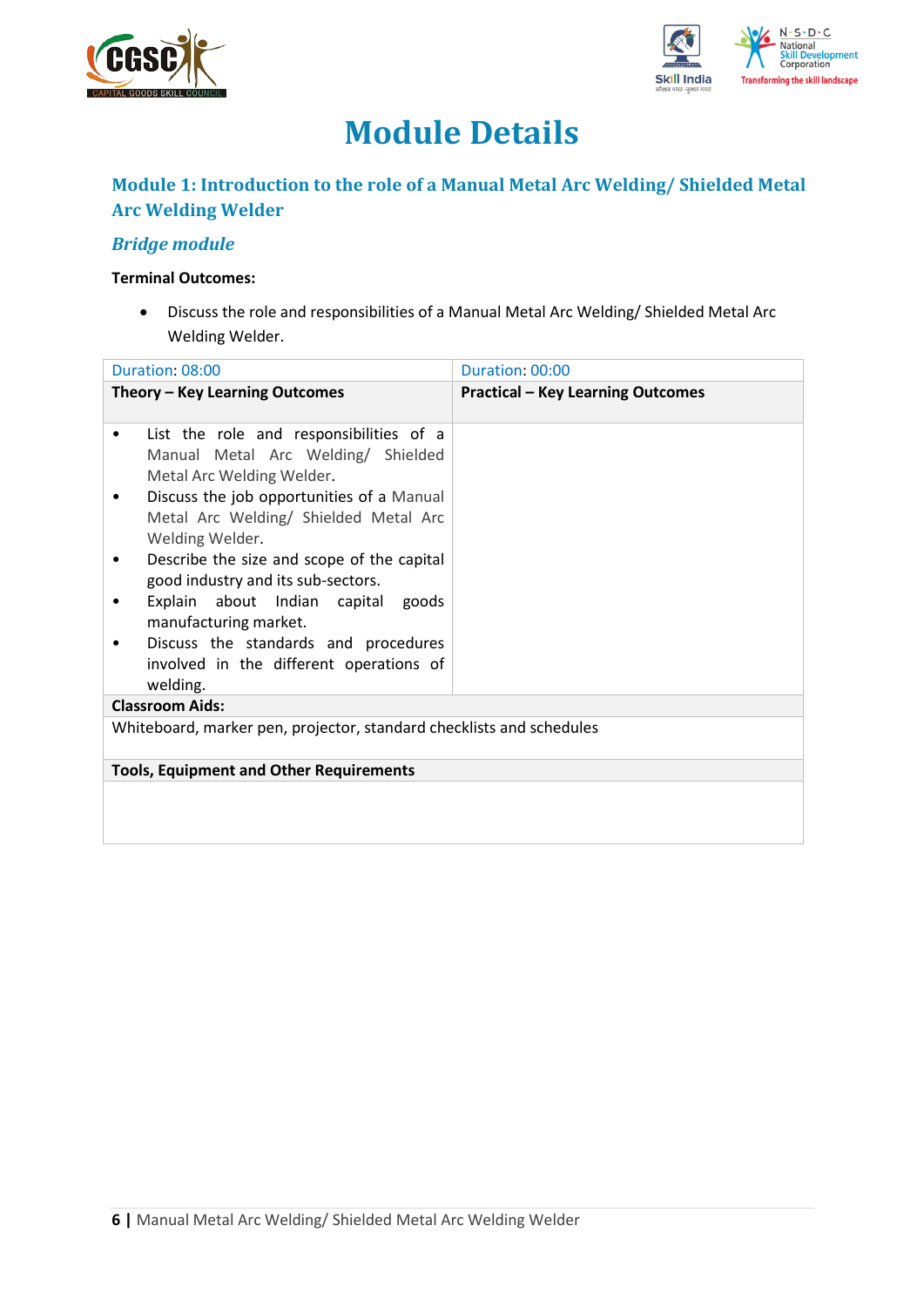



# **Module 2: Health and safety Practices** *Mapped to CSC/N1335 v2.0*

#### **Terminal Outcomes:**

- Demonstrate ways to maintain personal health and safety.
- Describe the process of assisting in hazard management.
- Explain how to check the first aid box, firefighting and safety equipment.
- Describe the process of assisting in waste management.
- Explain the importance of following the fire safety guidelines.
- Explain the importance of following the emergency and first-aid procedures.
- Demonstrate the process of carrying out relevant documentation and review.

| Theory - Key Learning Outcomes<br>Explain the recommended practices to be<br>$\bullet$<br>$\bullet$<br>followed to ensure protection from                                                                                                                                                                                                                                                                                                                                                                                                                                                                                                                                                                                                                                                                                                                                                                                                                                                                                                                                                                                                                                                                                                                                                                                                                                                                                                                                                         | <b>Practical - Key Learning Outcomes</b><br>Demonstrate the use of appropriate<br>Personal<br>Protective<br>Equipment<br>(PPE)<br>relevant to the task and work conditions.                                                                                                                                                                                                                                                                                                                                                                                                                                                                                                                                                                                                                                                              |
|---------------------------------------------------------------------------------------------------------------------------------------------------------------------------------------------------------------------------------------------------------------------------------------------------------------------------------------------------------------------------------------------------------------------------------------------------------------------------------------------------------------------------------------------------------------------------------------------------------------------------------------------------------------------------------------------------------------------------------------------------------------------------------------------------------------------------------------------------------------------------------------------------------------------------------------------------------------------------------------------------------------------------------------------------------------------------------------------------------------------------------------------------------------------------------------------------------------------------------------------------------------------------------------------------------------------------------------------------------------------------------------------------------------------------------------------------------------------------------------------------|------------------------------------------------------------------------------------------------------------------------------------------------------------------------------------------------------------------------------------------------------------------------------------------------------------------------------------------------------------------------------------------------------------------------------------------------------------------------------------------------------------------------------------------------------------------------------------------------------------------------------------------------------------------------------------------------------------------------------------------------------------------------------------------------------------------------------------------|
|                                                                                                                                                                                                                                                                                                                                                                                                                                                                                                                                                                                                                                                                                                                                                                                                                                                                                                                                                                                                                                                                                                                                                                                                                                                                                                                                                                                                                                                                                                   |                                                                                                                                                                                                                                                                                                                                                                                                                                                                                                                                                                                                                                                                                                                                                                                                                                          |
| infections and transmission to others, such<br>as the use of hand sanitiser and face mask.<br>$\bullet$<br>Explain the importance and process of<br>$\bullet$<br>checking the work conditions, assessing<br>$\bullet$<br>the potential health and safety risks, and<br>take appropriate measures to mitigate<br>them.<br>$\bullet$<br>Explain the importance and process of<br>$\bullet$<br>selecting and using the appropriate PPE<br>relevant to the task and work conditions.<br>$\bullet$<br>Explain the recommended techniques to<br>$\bullet$<br>be followed while lifting and moving heavy<br>objects to avoid injury.<br>$\bullet$<br>Explain the importance of following the<br>$\bullet$<br>manufacturer's instructions and workplace<br>safety guidelines while working on heavy<br>$\bullet$<br>machinery, tools and equipment.<br>Explain the importance and process of<br>$\bullet$<br>identifying existing and potential hazards<br>$\bullet$<br>at work.<br>Describe the process of assessing the<br>$\bullet$<br>potential risks and injuries associated with<br>the various hazards.<br>Explain how to prevent or<br>minimise<br>٠<br>different types of hazards.<br>Explain how<br>to<br>handle<br>and<br>store<br>$\bullet$<br>hazardous materials safely.<br>Explain the importance of ensuring the<br>$\bullet$<br>first aid box is updated with the relevant<br>first aid supplies.<br>Describe the process of checking and<br>testing the firefighting and various safety | Demonstrate how to handle hazardous<br>materials safely.<br>Demonstrate the process of testing the<br>firefighting and various safety equipment<br>to ensure they are in usable condition.<br>Demonstrate the process of recycling and<br>different<br>disposing<br>types<br>of<br>waste<br>appropriately.<br>Demonstrate how to use the appropriate<br>type of fire extinguisher to extinguish<br>different types of fires safely.<br>how<br>administer<br>Demonstrate<br>to<br>appropriate first aid to the<br>injured<br>personnel.<br>Demonstrate the process of performing<br>Cardiopulmonary Resuscitation (CPR) on a<br>potential victim of cardiac arrest.<br>Demonstrate the process of carrying out<br>appropriate documentation following a<br>health and safety incident at work,<br>including all the required information. |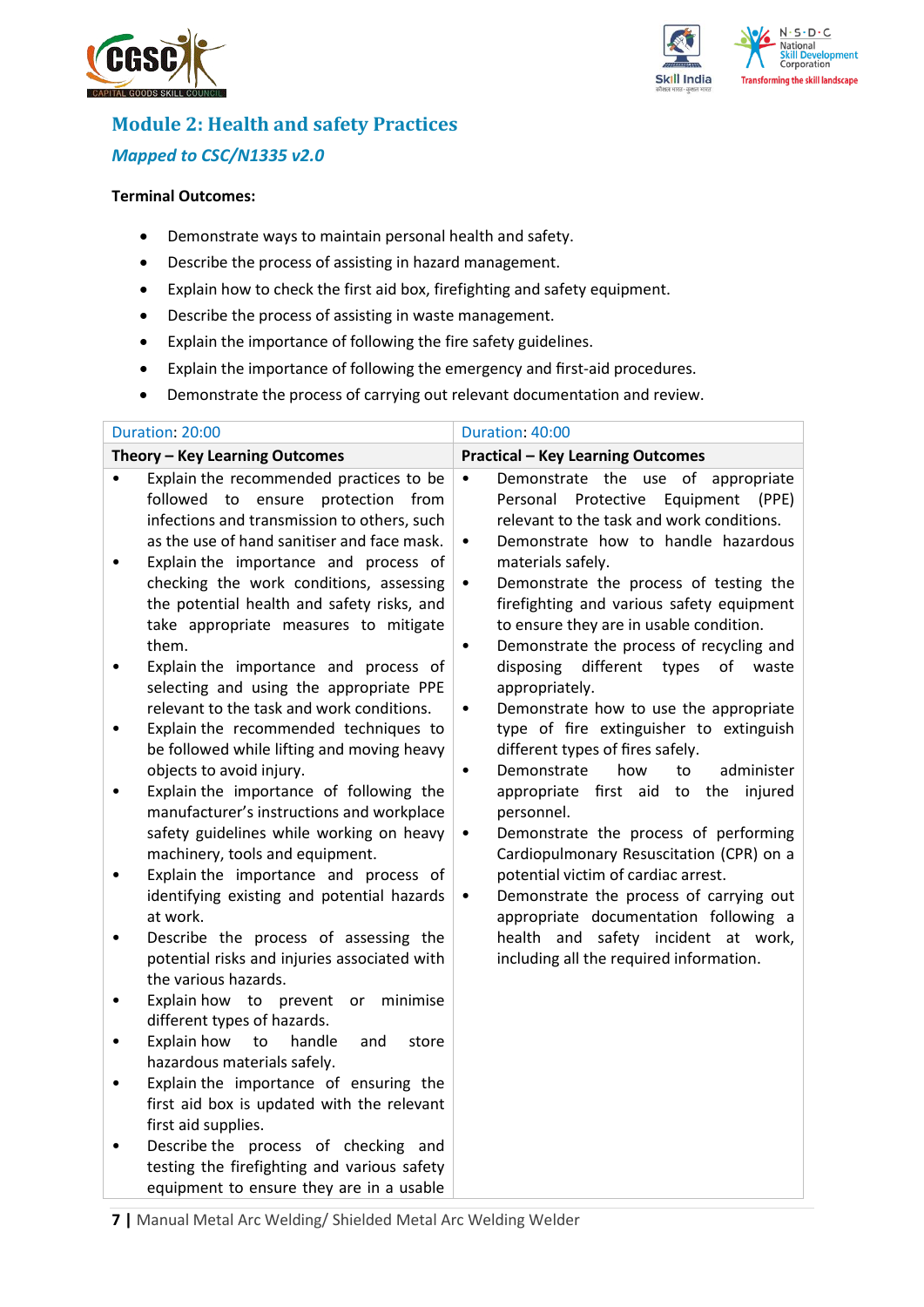





condition.

- Explain the criteria for segregating waste into appropriate categories.
- Describe the appropriate methods for recycling recyclable waste.
- Describe the process of disposing of the non-recyclable waste safely and the applicable regulations.
- Explain the use of different types of fire extinguishers to extinguish different types of fires.
- State the recommended practices to be followed for a safe rescue during a fire emergency.
- Explain how to request assistance from the fire department to extinguish a serious fire.
- Explain the appropriate practices to be followed during workplace emergencies to ensure safety and minimise loss to organisational property.
- State the common health and safety hazards present in a work environment, associated risks, and how to mitigate them.
- State the safe working practices to be followed while working at various hazardous sites and using electrical equipment.
- Explain the importance of ensuring easy access to firefighting and safety equipment.
- Explain the appropriate preventative and remedial actions to be taken in the case of exposure to toxic materials, such as poisonous chemicals and gases.
- Explain various causes of fire in different work environments and the recommended precautions to be taken to prevent fire accidents.
- Describe different methods of extinguishing fire.
- List different materials used for extinguishing fire.
- Explain the applicable rescue techniques to be followed during a fire emergency.
- Explain the importance of placing safety signs and instructions at strategic locations in a workplace and following them.
- Explain different types of first aid treatment to be provided for different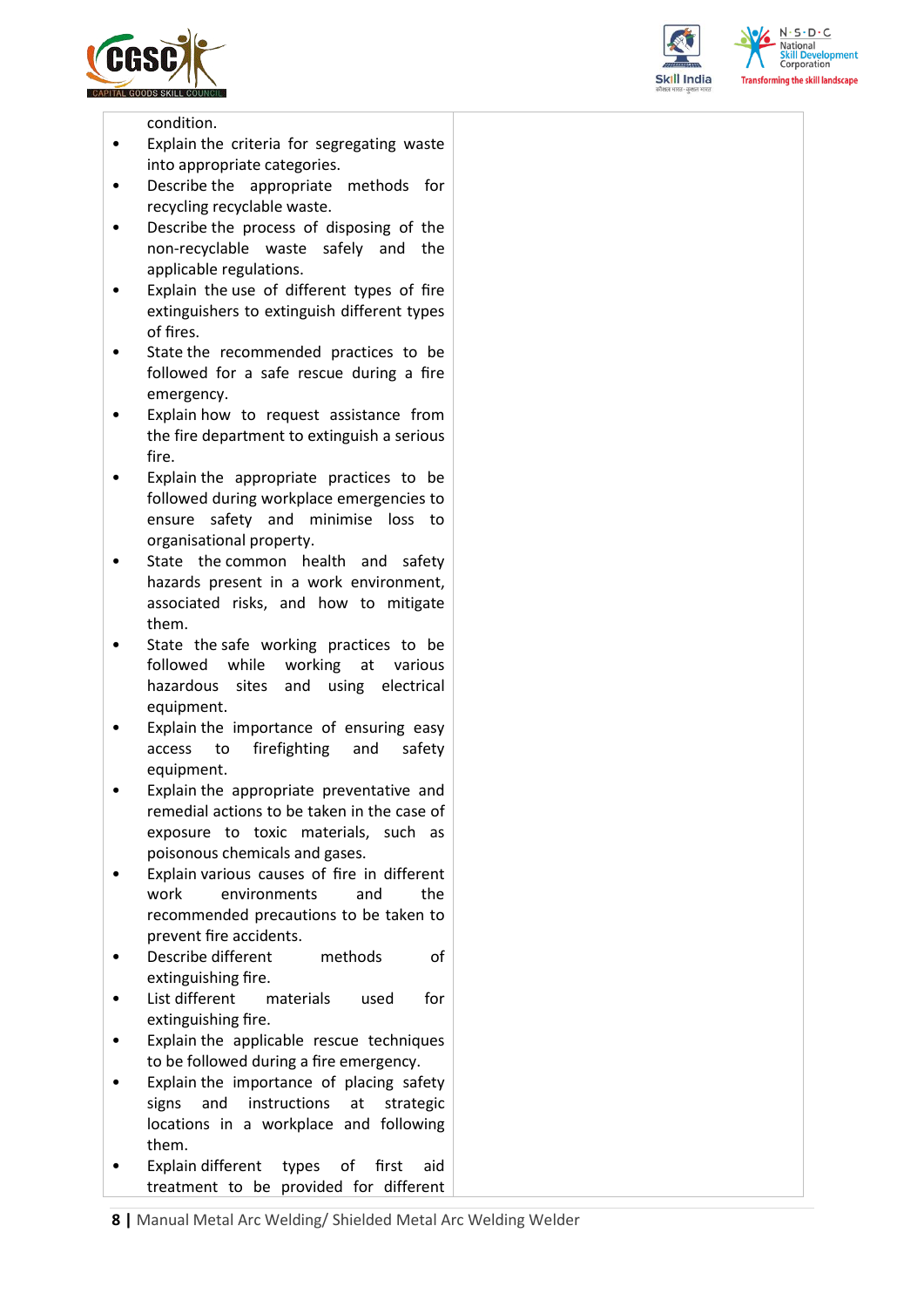





types of injuries.

- State the potential injuries associated with incorrect manual handling.
- Explain how to move an injured person safely.
- State various hazards associated with the use of various machinery, tools, implements, equipment and materials.
- Explain the importance of ensuring no obstruction and free access to fire exits.
- Explain how to free a person from electrocution safely.
- Explain how to administer appropriate first aid to an injured person.
- Explain how to perform Cardiopulmonary Resuscitation (CPR).
- Explain the importance of coordinating with the emergency services to request urgent medical assistance for persons requiring professional medical attention or hospitalisation.
- State the appropriate documentation to be carried out following a health and safety incident at work, and the relevant information to be included.
- Explain the importance and process of reviewing the health and safety conditions at work regularly or following an incident.
- Explain the importance and process of implementing appropriate changes to improve the health and safety conditions at work.

#### **Classroom Aids**

Computer, Projection Equipment, PowerPoint Presentation and Software, Facilitator's Guide, Participant's Handbook.

#### **Tools, Equipment and Other Requirements**

Personal Protective Equipment, Cleaning Equipment and Materials, Sanitizer, Soap, Mask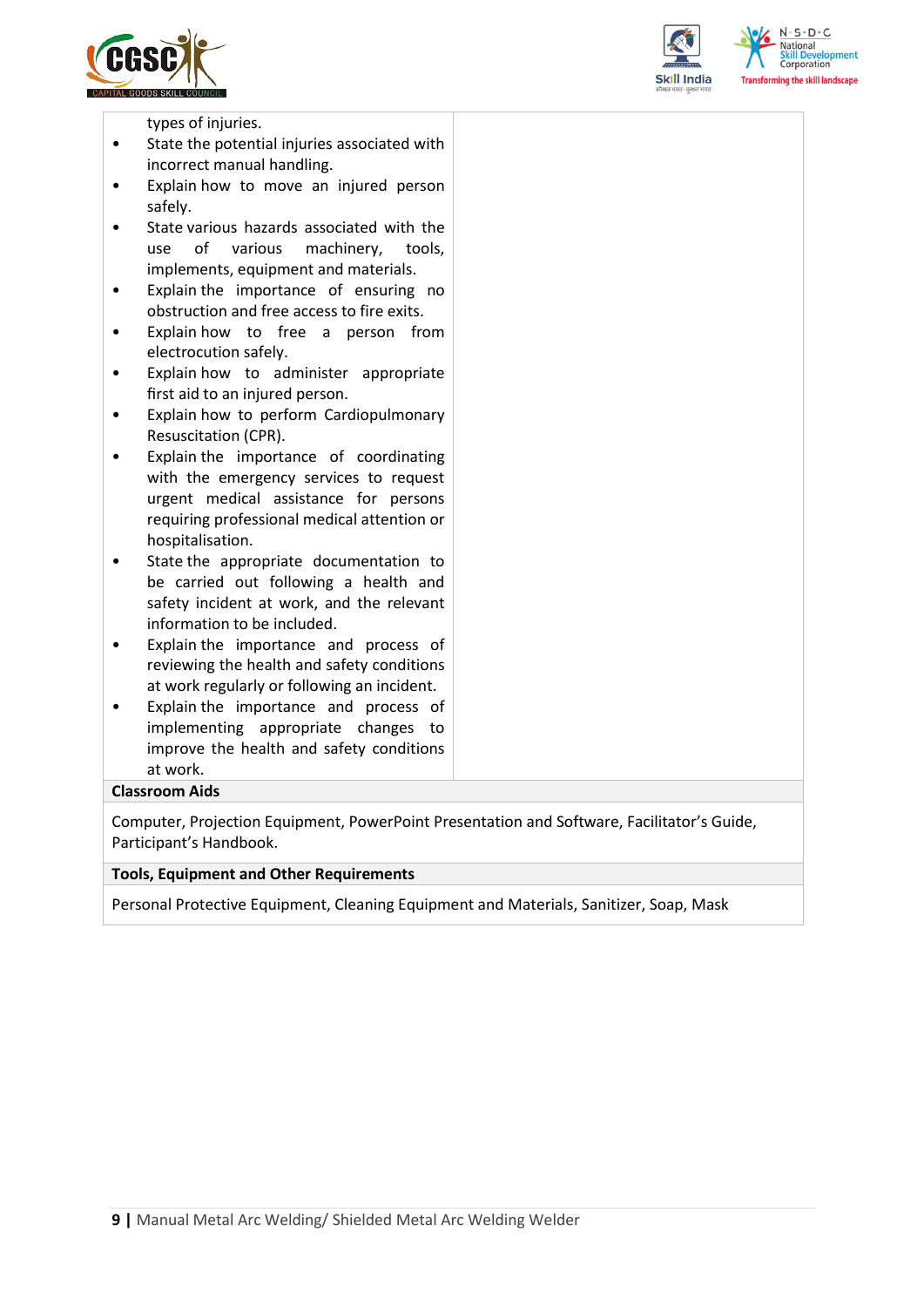



# **Module 3: Process of coordinating with co-workers to achieve work efficiency**

# *Mapped to CSC/N1336 v2.0*

#### **Terminal Outcomes:**

- Demonstrate ways to work and communicate effectively with co-workers.
- Discuss ways to promote diversity and inclusion at the workplace.

|        | Duration: 20:00                                                                                                                                                                | Duration: 30:00                                                                                                                                                                                                     |
|--------|--------------------------------------------------------------------------------------------------------------------------------------------------------------------------------|---------------------------------------------------------------------------------------------------------------------------------------------------------------------------------------------------------------------|
|        | Theory - Key Learning Outcomes                                                                                                                                                 | <b>Practical - Key Learning Outcomes</b>                                                                                                                                                                            |
| ٠      | Explain the importance and process of<br>effective communication in the workplace.<br>to<br>effective<br>Explain the<br>barriers<br>communication and how to overcome<br>them. | Demonstrate the process of preparing the<br>$\bullet$<br>relevant documents and reports as per the<br>instructions,<br>providing<br>supervisor's<br>information<br>clearly<br>appropriate<br>and<br>systematically. |
| ٠      | Explain the importance of teamwork in an<br>organisation's and individual's success.<br>Explain the importance of active listening<br>in the work environment.                 | Demonstrate how to mentor and assist<br>$\bullet$<br>subordinates in the execution of their<br>work responsibilities.<br>Demonstrate the process of using various<br>٠                                              |
| ٠<br>٠ | State the appropriate techniques to be<br>followed for active listening.<br>Explain the importance of tone and pitch                                                           | resources efficiently to ensure maximum<br>utilisation and minimum wastage.<br>Demonstrate how to communicate clearly<br>$\bullet$                                                                                  |
|        | ineffective communication.<br>Explain the importance of avoiding casual<br>expletives and unpleasant terms while<br>communicating professional circles.                        | effective<br>politely<br>to<br>ensure<br>and<br>communication with co-workers.<br>Demonstrate appropriate verbal and non-<br>$\bullet$<br>verbal communication that is respectful of                                |
|        | Explain the importance of maintaining<br>discipline and ethical behaviour at work.                                                                                             | genders and disability.                                                                                                                                                                                             |
|        | State the<br>common<br>for<br>reasons<br>interpersonal conflict and how to resolve<br>them.                                                                                    |                                                                                                                                                                                                                     |
|        | Explain the importance of developing<br>effective<br>working<br>relationships<br>for<br>professional success.                                                                  |                                                                                                                                                                                                                     |
|        | Describe the process of expressing and<br>addressing grievances appropriately and<br>effectively.                                                                              |                                                                                                                                                                                                                     |
|        | Explain the importance and process of<br>planning daily tasks to ensure their timely<br>completion and efficient use of time.                                                  |                                                                                                                                                                                                                     |
|        | Explain the importance of adhering to the<br>limits of authority at work.                                                                                                      |                                                                                                                                                                                                                     |
|        | Explain the importance of following the<br>applicable<br>quality<br>standards<br>and<br>timescales at work.                                                                    |                                                                                                                                                                                                                     |
|        | Explain the importance of coordinating<br>with co-workers to achieve the work<br>objectives efficiently.                                                                       |                                                                                                                                                                                                                     |
|        | Explain the<br>relevant<br>documentation<br>requirements.                                                                                                                      |                                                                                                                                                                                                                     |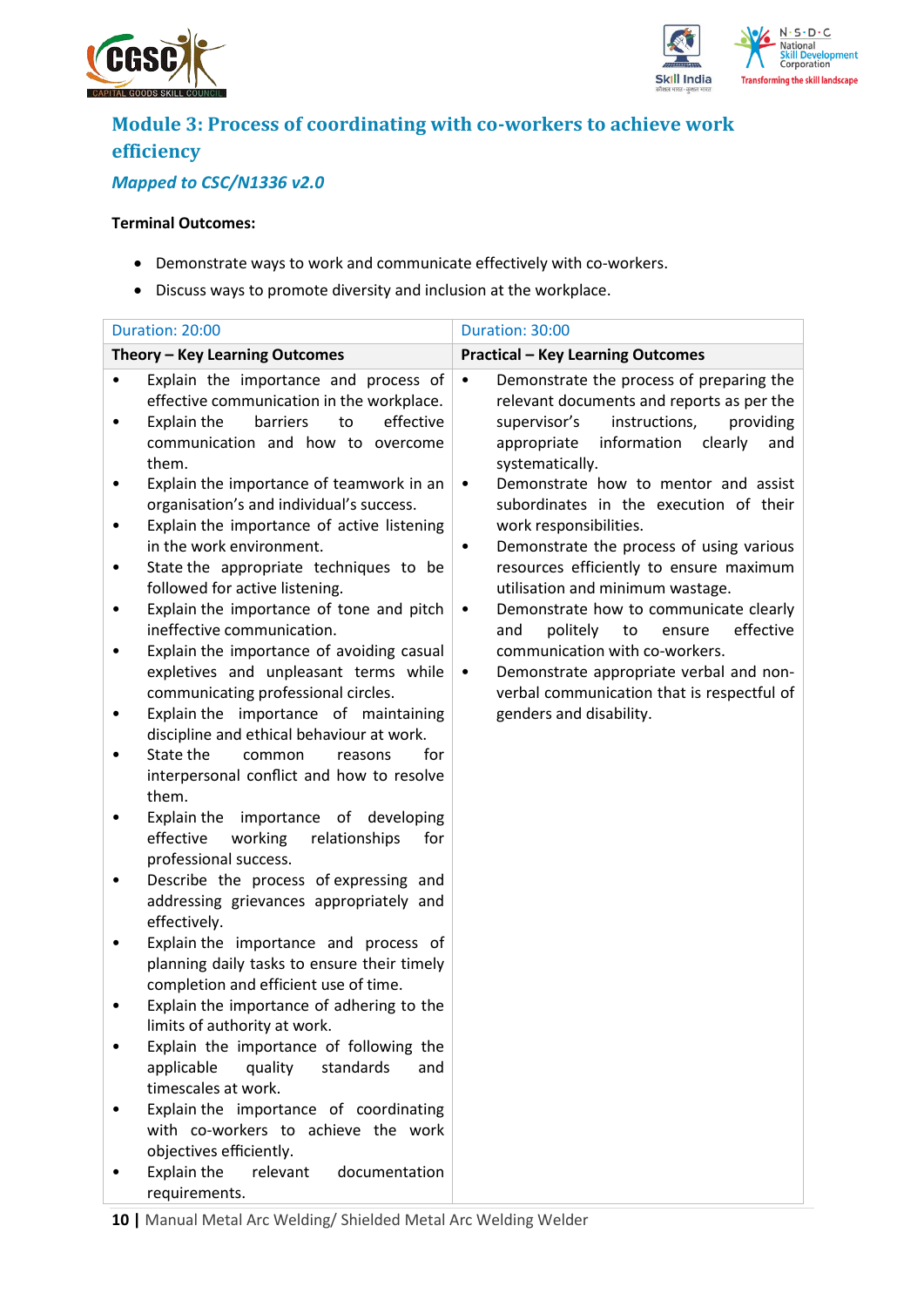



| concerns.<br>Explain the importance and process of<br>mentoring and assisting subordinates in                                   |  |
|---------------------------------------------------------------------------------------------------------------------------------|--|
| of<br>execution<br>their<br>the<br>work<br>responsibilities.                                                                    |  |
| Explain how<br>to identify<br>possible<br>٠<br>disruptions to work prevent them.                                                |  |
| Explain how to use various resources<br>efficiently to ensure maximum utilisation<br>and minimum wastage.                       |  |
| Explain the recommended practices to be<br>$\bullet$<br>followed at work to avoid and resolve<br>conflicts at work.             |  |
| Explain the importance and process of<br>٠<br>efficient and timely dissemination of<br>information to the authorised personnel. |  |
| Explain<br>the procedure to<br>report<br>$\bullet$<br>inappropriate behaviour e.g., harassment.                                 |  |
| <b>Classroom Aids:</b>                                                                                                          |  |
|                                                                                                                                 |  |
| Training Kit (Trainer Guide, Presentations). Whiteboard, Marker, Projector, Laptop                                              |  |
|                                                                                                                                 |  |
| <b>Tools, Equipment and Other Requirements</b>                                                                                  |  |

NA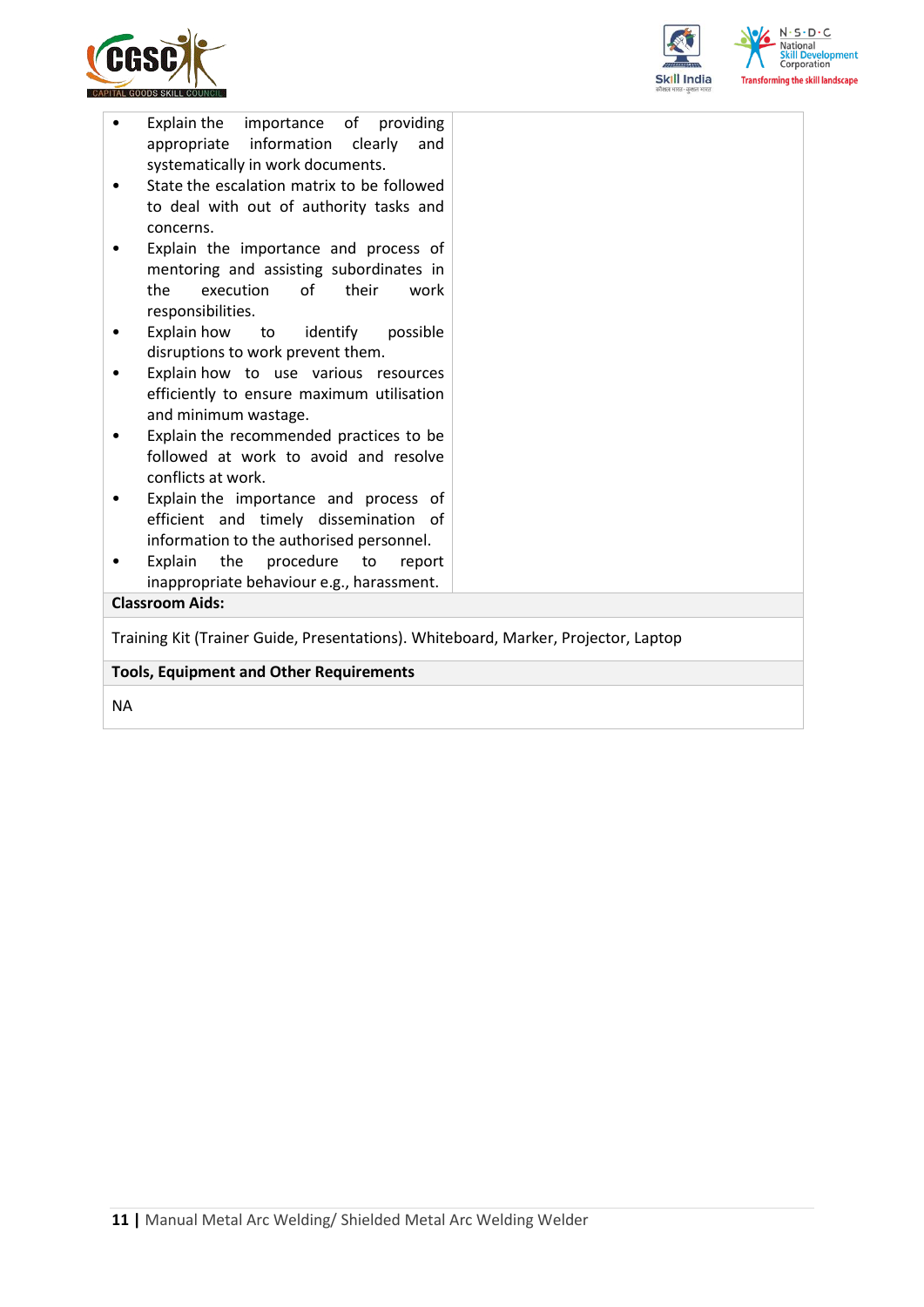



## **Module 4: Perform oxy gas cutting operations**

# *Mapped to CSC/N0201, v2.0*

### **Terminal Outcomes:**

- Identify tools and equipment required for oxy gas cutting operations.
- Perform the steps to carry out preparatory activities such as lifting of workpiece, inspection of tools and equipment, selection of workpiece etc.
- Demonstrate the process of oxy gas cutting process.
- Perform the steps to carry out post-cutting activities.

|   | Duration: 64:00                                                                                                                                                                                                                 | <b>Duration: 110:00</b>                                                                                                                                                                                                                                              |     |
|---|---------------------------------------------------------------------------------------------------------------------------------------------------------------------------------------------------------------------------------|----------------------------------------------------------------------------------------------------------------------------------------------------------------------------------------------------------------------------------------------------------------------|-----|
|   | Theory - Key Learning Outcomes                                                                                                                                                                                                  | <b>Practical - Key Learning Outcomes</b>                                                                                                                                                                                                                             |     |
| ٠ | Discuss basic principle of oxy gas cutting<br>process.<br>Describe various cutting operations.<br>Describe properties of various materials<br>such as mild steel, high tensile/special<br>steel and other appropriate metal and | Read the drawing, WPS and job orders for<br>$\bullet$<br>identifying work requirements.<br>Apply appropriate ways of checking the<br>$\bullet$<br>input material, tools and equipment for<br>defects before use.<br>Demonstrate<br>the<br>standard<br>operating<br>٠ |     |
| ٠ | used for gas cutting.<br>Discuss the information derived from the<br>job<br>orders,<br>Welding<br>Procedure<br>Specification (WPS)<br>and<br>engineering<br>drawings and identify the final product.                            | procedure to use tools, equipment and<br>measuring instruments required during<br>job.<br>Show how to prepare the work area for<br>$\bullet$<br>cutting activities.                                                                                                  |     |
| ٠ | tools,<br>measuring<br>List<br>instruments,<br>equipment, accessories, consumables and<br>input material required during oxy gas<br>cutting work.                                                                               | Show how to set the oxy-gas cutting<br>$\bullet$<br>apparatus and cutting parameters as per<br>the work instructions.<br>Perform<br>steps to light,<br>adjust<br>٠                                                                                                   | and |
|   | Explain the selection criteria of tools,<br>equipment, accessories, consumables,<br>measuring instruments and input material<br>for the oxy gas cutting work.                                                                   | extinguish the cutting arc.<br>Apply appropriate ways to mark the<br>$\bullet$<br>correct measurements on the workpiece<br>as specified in drawing or WPS.                                                                                                           |     |
| ٠ | Discuss the organisational process of<br>collecting and arranging tools, equipment,<br>consumables,<br>accessories,<br>measuring<br>instruments and input material from the<br>store.                                           | Demonstrate<br>organizational<br>specified<br>$\bullet$<br>procedure of starting gas cutting machine<br>and performing oxy gas cutting process.<br>Show how to adjust cylinder valves and<br>$\bullet$<br>regulator for operating pressure to                        |     |
|   | Summarise the steps to be performed for<br>checking the input material, tools and<br>equipment before use.                                                                                                                      | achieve required specifications.<br>Demonstrate various cutting operations<br>$\bullet$<br>correctly and produce thermal cuts in                                                                                                                                     |     |
| ٠ | Discuss the importance of maintaining<br>cutting parameters as per the Work<br>Instructions (WI) and their impact on<br>quality and quantity of output product.                                                                 | various forms of material.<br>Employ appropriate ways of measuring<br>٠<br>and comparing cut piece dimensions with<br>the specified dimensions in the job orders.                                                                                                    |     |
|   | Discuss the need of flashback arrestor in<br>the gas cutting setup.<br>Describe various types of flame such as                                                                                                                  | Show how to shut down the cutting<br>٠<br>equipment and remove the workpiece<br>after completion of cutting activities.                                                                                                                                              |     |
|   | neutral, carburizing and oxidizing and their<br>impact on cutting.<br>Discuss effect of oil, grease, scale or dirt                                                                                                              | Demonstrate<br>appropriate<br>inspection<br>method to check the quality of cut<br>workpieces.                                                                                                                                                                        |     |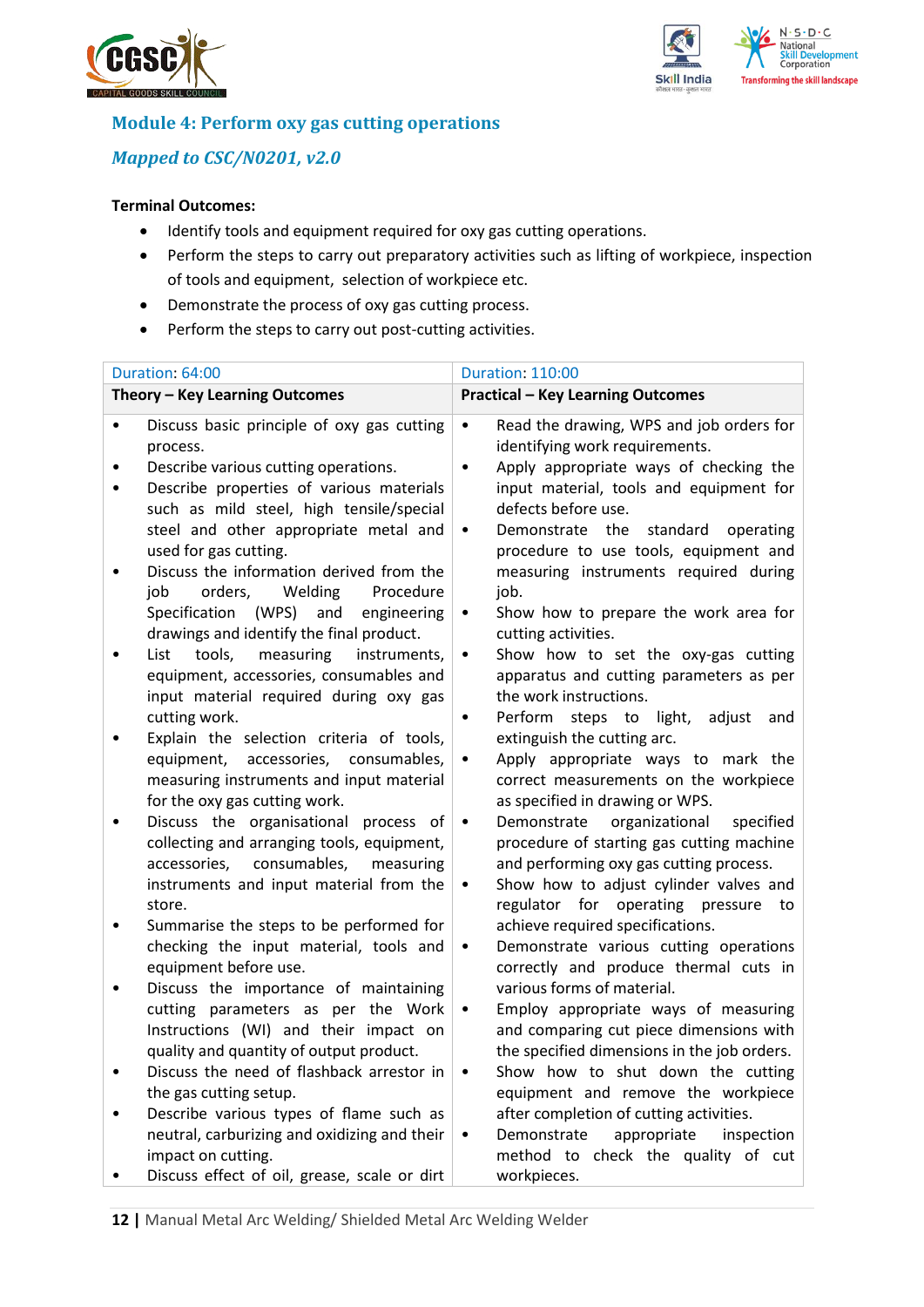



on the cutting process.

- Describe methods to mark the measurements on the workpiece.
- List the steps to be performed for oxy gas cutting process.
- Describe various cutting operations or techniques to produce cuts on different forms of metal.
- Explain the process of evaluating the irregularities of cut work piece as per the specified quality standards.
- Discuss post cutting processes like inspection, cleaning, maintenance etc.
- Explain methods of inspecting the quality of cut workpieces.
- List the commonly occurring defects and their remedies in the cut workpieces.
- Discuss effect of oil, grease, scale or dirt on the cutting process.
- Discuss the process of segregating, tagging and storing of damaged and ok workpieces as per organisational guidelines.
- List different methods for disposing off waste material and scrap.
- Discuss emergency procedures for backfires, flashback and other fires.
- Discuss the necessary precautions to avoid any hazard and accident during cutting activities.

#### **Classroom Aids:**

Whiteboard, marker pen, projector

#### **Tools, Equipment and Other Requirements**

- Basic tool box, Work bench with vice
- Oxygen cylinder 7m<sup>3</sup>, acetylene cylinder 6m<sup>3</sup>, oxygen pressure regulator; acetylene pressure regulator; flashback arrestors; cutting torch; rubber hoses; cutting nozzles; trolley to secure oxygen and acetylene cylinders; chain to secure oxygen and acetylene cylinders; lighter/ flint; spanner set; spindle key; non-return valves; spade guides; radius guide; bevel guide; gas welding/ cutting table 822 cm x 92 cm x 60 cm; surface plate; scriber - 15 cm; dividers 20 cm; calliper outside 15 cm; prick punch; chisel cold flat - 19 mm; centre punch – 9 mm x 127 mm; rule 60 cm; two fold; brass toped to read inches and mm; hammer scaling 0.25 kg with handle; steel rule - 30 cm to read inch and millimetre; Vernier calliper - digital - 0- 150 mm; ball peen hammer with handle - 0.25 kg; cross peen hammer with handle - 0.25 kg; holding tongs - 30 cm; wire brush – 15 cm x 3.7 cm and double ended spanner
- Hand book, job orders, work order, completion material requests, and Technical Reference Books.
- **Safety materials**: Fire extinguisher, welding helmet, Leather sleeves, leather safety gloves, leather aprons, safety glasses with side shields, ear plug, safety shoes and first-aid kit
- **Cleaning material**: Tip cleaner, wire brush (M.S.), cleaning agents, cleaning cloth, waste container, dust pan and brush set, liquid soap, hand towel
- Demonstrate procedure to segregate, tag and store cut pieces as per organisational guidelines.
	- Demonstrate organisational procedure of cleaning and storing all the tools, machine and equipment after completion of work.
- Employ appropriate ways for checking the machine operations for any defects in the component.
- Show how to dispose waste as per organisational guidelines.
- Perform steps to report to the supervisor about any problems faced or anticipated during the complete process.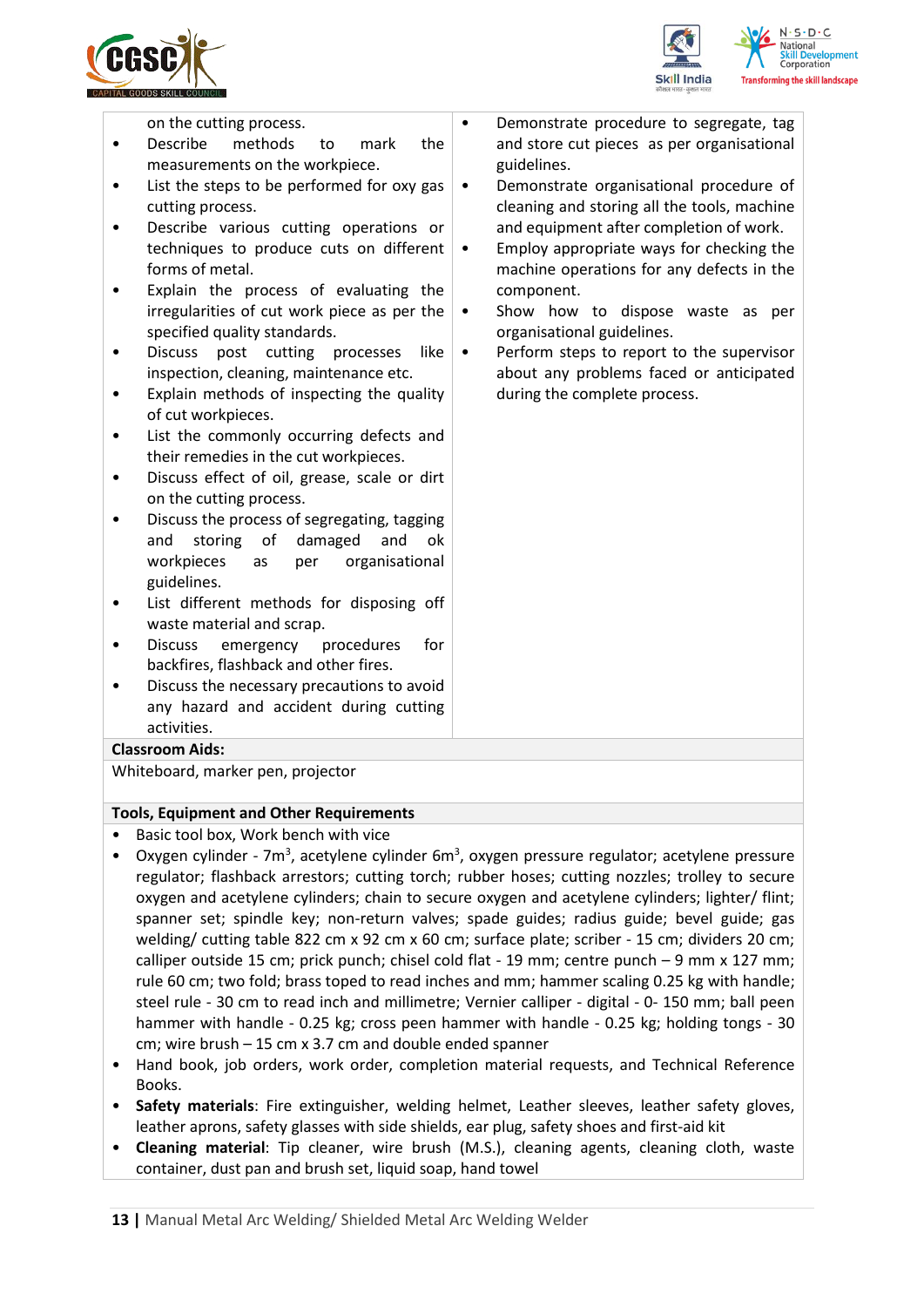



**Module 5: Perform MMAW process**

*Mapped to CSC/N0204, v2.0*

### **Terminal Outcomes:**

- Identify tools and equipment required for MMAW operations.
- Perform the steps to carry out preparatory activities such as lifting of workpiece, inspection of tools and equipment, selection of workpiece etc.
- Demonstrate the process of MMAW.
- Perform the steps to carry out post-welding activities.

|        | Duration: 68:00                                                                                                                                                                                                                                                                                                                                                                       | <b>Duration: 120:00</b>                                                                                                                                                                                                                                                                                                                                                                                                   |
|--------|---------------------------------------------------------------------------------------------------------------------------------------------------------------------------------------------------------------------------------------------------------------------------------------------------------------------------------------------------------------------------------------|---------------------------------------------------------------------------------------------------------------------------------------------------------------------------------------------------------------------------------------------------------------------------------------------------------------------------------------------------------------------------------------------------------------------------|
|        | Theory - Key Learning Outcomes                                                                                                                                                                                                                                                                                                                                                        | <b>Practical - Key Learning Outcomes</b>                                                                                                                                                                                                                                                                                                                                                                                  |
| ٠<br>٠ | Discuss basic principle of welding process.<br>Describe basic process of MMAW welding.<br>Describe different types of welds and<br>welding joints.<br>Describe different welding positions.<br>Discuss the information derived from the<br>orders,<br>job<br>Welding<br>Procedure<br>Specification (WPS) and<br>engineering<br>drawings and instructions received from<br>supervisor. | Read the drawing, WPS and job orders for<br>$\bullet$<br>identifying work requirements.<br>Apply appropriate ways of checking the<br>$\bullet$<br>input material, tools and equipment for<br>defects before use.<br>Demonstrate the<br>standard<br>operating<br>$\bullet$<br>procedure to use tools, equipment and<br>measuring instruments required during<br>job.<br>Show how to prepare the work area for<br>$\bullet$ |
|        | List<br>tools,<br>measuring<br>instruments,<br>equipment, accessories, consumables and<br>input material required during welding<br>work.                                                                                                                                                                                                                                             | welding activities.<br>Show how to prepare the materials and<br>$\bullet$<br>joint for welding process.<br>Show how to set the welding apparatus<br>$\bullet$                                                                                                                                                                                                                                                             |
|        | Explain the selection criteria of tools,<br>equipment, accessories, consumables,<br>measuring instruments and input material<br>for the welding work.                                                                                                                                                                                                                                 | and its parameters as per the work<br>instructions.<br>Show how to re-dry electrodes as per<br>$\bullet$<br>electrode classification requirement.                                                                                                                                                                                                                                                                         |
|        | Discuss the organisational process of<br>collecting and arranging tools, equipment,<br>accessories, consumables,<br>measuring<br>instruments and input material from the                                                                                                                                                                                                              | Demonstrate the procedure of installing<br>$\bullet$<br>the work pieces and fixture on the<br>apparatus<br>and<br>aligning<br>with<br>the<br>electrodes.                                                                                                                                                                                                                                                                  |
|        | store.<br>Summarise the steps to be performed for<br>checking the input material, tools and                                                                                                                                                                                                                                                                                           | Demonstrate organisational procedure of<br>$\bullet$<br>verifying set up by running test weld<br>specimen.                                                                                                                                                                                                                                                                                                                |
|        | equipment before use.<br>Discuss the importance of maintaining<br>welding parameters as per the Work<br>Instructions (WI) and their impact on<br>quality and quantity of output product.                                                                                                                                                                                              | Apply appropriate methods to strike and<br>$\bullet$<br>maintain a stable welding arc.<br>organizational<br>Demonstrate<br>specified<br>$\bullet$<br>procedure of starting MMAW machine<br>and performing MMAW process in all                                                                                                                                                                                             |
|        | List the steps to be performed for joint<br>preparation process.                                                                                                                                                                                                                                                                                                                      | positions for producing different type of<br>joints.                                                                                                                                                                                                                                                                                                                                                                      |
|        | Discuss the impact of unstable welding arc<br>on final output.                                                                                                                                                                                                                                                                                                                        | Apply<br>appropriate ways to<br>maintain<br>$\bullet$<br>proper bead sequence with respect to                                                                                                                                                                                                                                                                                                                             |
|        | List the steps to be performed for MMAW<br>process.<br>Describe various MMAW operations to<br>produce different joints on different forms                                                                                                                                                                                                                                             | groove/fillet configurations and positions.<br>Show how to maintain correct angle of<br>$\bullet$<br>torch, travel speed, direction of weld and<br>feed as per requirement during the                                                                                                                                                                                                                                     |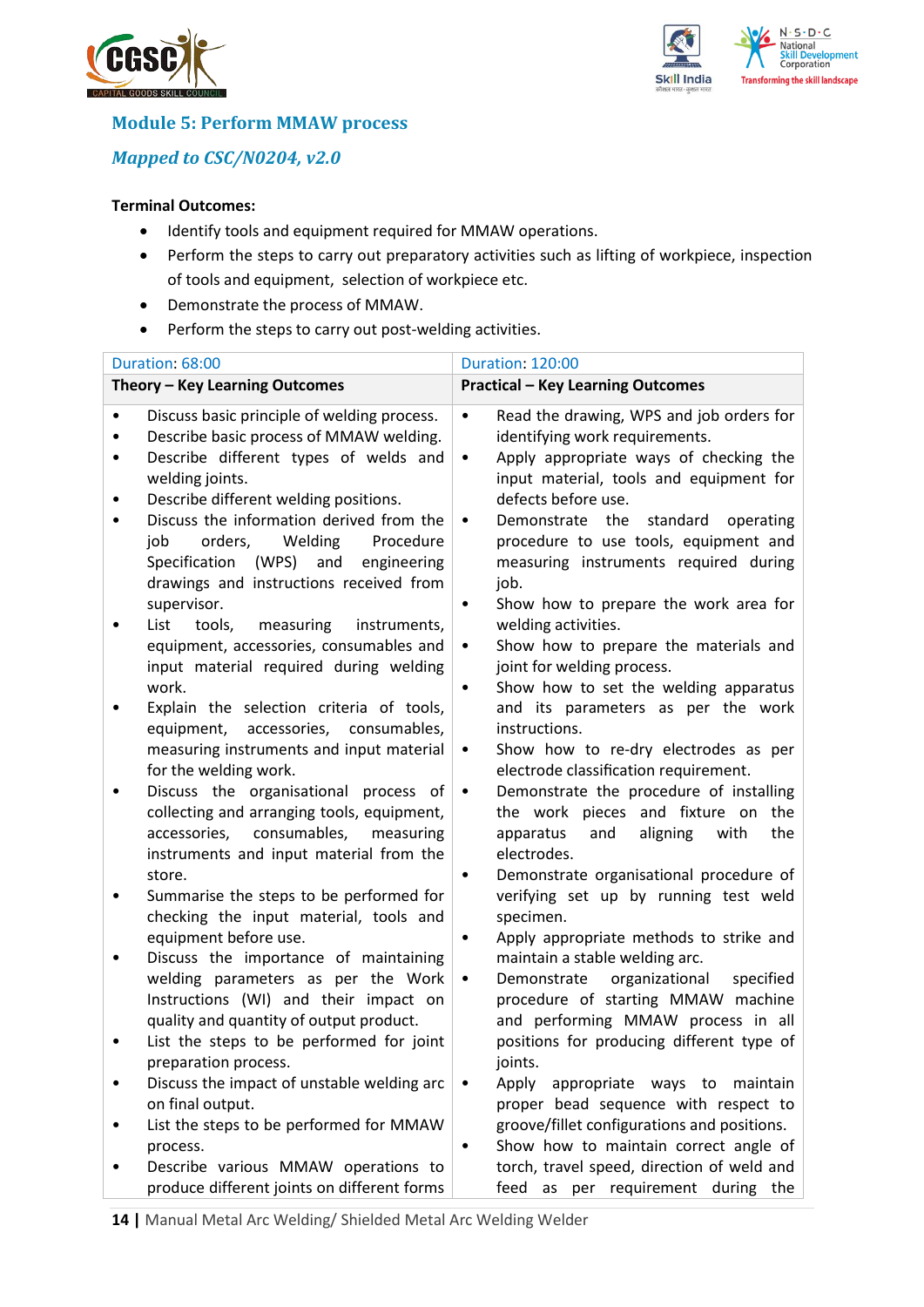





|           | of metal.                                                               |           | welding operation.                                                         |
|-----------|-------------------------------------------------------------------------|-----------|----------------------------------------------------------------------------|
|           | Discuss the importance of monitoring                                    | ٠         | Read the measurement gauges<br>and                                         |
|           | process parameters during the welding                                   |           | monitor the process parameters<br>to                                       |
|           | them<br>correcting<br>and<br>as<br>the<br>per                           |           | maintain the quality standards.                                            |
|           | requirements.                                                           |           | Employ appropriate ways of measuring                                       |
|           | Describe finishing processes such as                                    |           | and comparing welded piece dimensions                                      |
|           | dimensions<br>check,<br>removing<br>extra                               |           | with the specified dimensions in the job                                   |
|           | material, hammering workpiece<br>into                                   |           | orders.                                                                    |
|           | desired shape etc. as per the required                                  | $\bullet$ | Apply appropriate ways to check and                                        |
|           | specifications.                                                         |           | repair the extra material and bulges from                                  |
|           | Discuss post welding processes<br>like                                  |           | the hammered welded piece to get the                                       |
|           | inspection, cleaning, maintenance etc.                                  |           | desired shape as per the required                                          |
|           | Explain methods of inspecting the quality                               |           | specifications.                                                            |
|           | of welded workpieces.                                                   | $\bullet$ | Show how to shut down the welding                                          |
| $\bullet$ | List the commonly occurring defects and                                 |           | equipment and remove the workpiece                                         |
|           | their remedies in the welded workpieces.                                |           | after completion of welding activities.                                    |
| $\bullet$ | Describe various testing techniques like                                | $\bullet$ | appropriate<br>Demonstrate<br>inspection                                   |
|           | visual, destructive and non-destructive.                                |           | method to check the quality of welded                                      |
| ٠         | Discuss the process of segregating, tagging                             |           | workpieces.                                                                |
|           | storing of<br>damaged<br>and<br>and<br>ok                               | $\bullet$ | Employ appropriate testing methods like                                    |
|           | organisational<br>workpieces<br>per<br>as                               |           | destructive and non-destructive tests for                                  |
|           | guidelines.                                                             |           | checking the quality of welded workpiece.                                  |
| ٠         | List different methods for disposing off                                | ٠         | Demonstrate procedure to segregate, tag                                    |
|           | waste material and scrap.<br>Discuss the necessary precautions to avoid |           | store<br>welded<br>and<br>pieces<br>as<br>per<br>organisational guidelines |
|           |                                                                         |           |                                                                            |

uss the necessary precautions to avoid any hazard and accident during welding activities.

- 
- 

- organisational guidelines.
- Demonstrate organisational procedure of cleaning and storing all the tools, machine and equipment after completion of work.
- Show how to dispose waste as per organisational guidelines.

## **Classroom Aids:**

Whiteboard, marker pen, projector

#### **Tools, Equipment and Other Requirements**

- Basic tool box, Work bench with vice
- Hammer, Chisel set, Centre punch 9mm x 127mm, Dividers 20 cm, Wire brush 15 cm x 3.7 mm, Spark lighter, Number punch 6 mm and letter punch 6 mm, Scriber 15 cm, Tongs holding
- Steel rule, Screw driver set, Hacksaw frame adjustable 30 cm, Magnifying glass 15 cm, Weld measuring gauge fillet and butt, file set, Steel tape 182 cm flexible in case, Try square
- Rubber hose clips, Spindle key (for opening cylinder valve), Pressure regulator oxygen double stage, Pressure regulator acetylene regulator, Tip cleaner, Outfit spanner
- Power hacksaw, Portable grinder
- Power source, MMAW welding set
- Dye penetrant test kit, Ultrasonic testing kit, Magnetic particle testing kit, X-ray testing kit
- Hand book, job orders, work order, completion material requests, and Technical Reference Books.
- **Safety materials**: Fire extinguisher, welding helmet, Leather sleeves, leather safety gloves, leather aprons, safety glasses with side shields, ear plug, safety shoes and first-aid kit
- **Cleaning material**: Tip cleaner, wire brush (M.S.), cleaning agents, cleaning cloth, waste container, dust pan and brush set, liquid soap, hand towel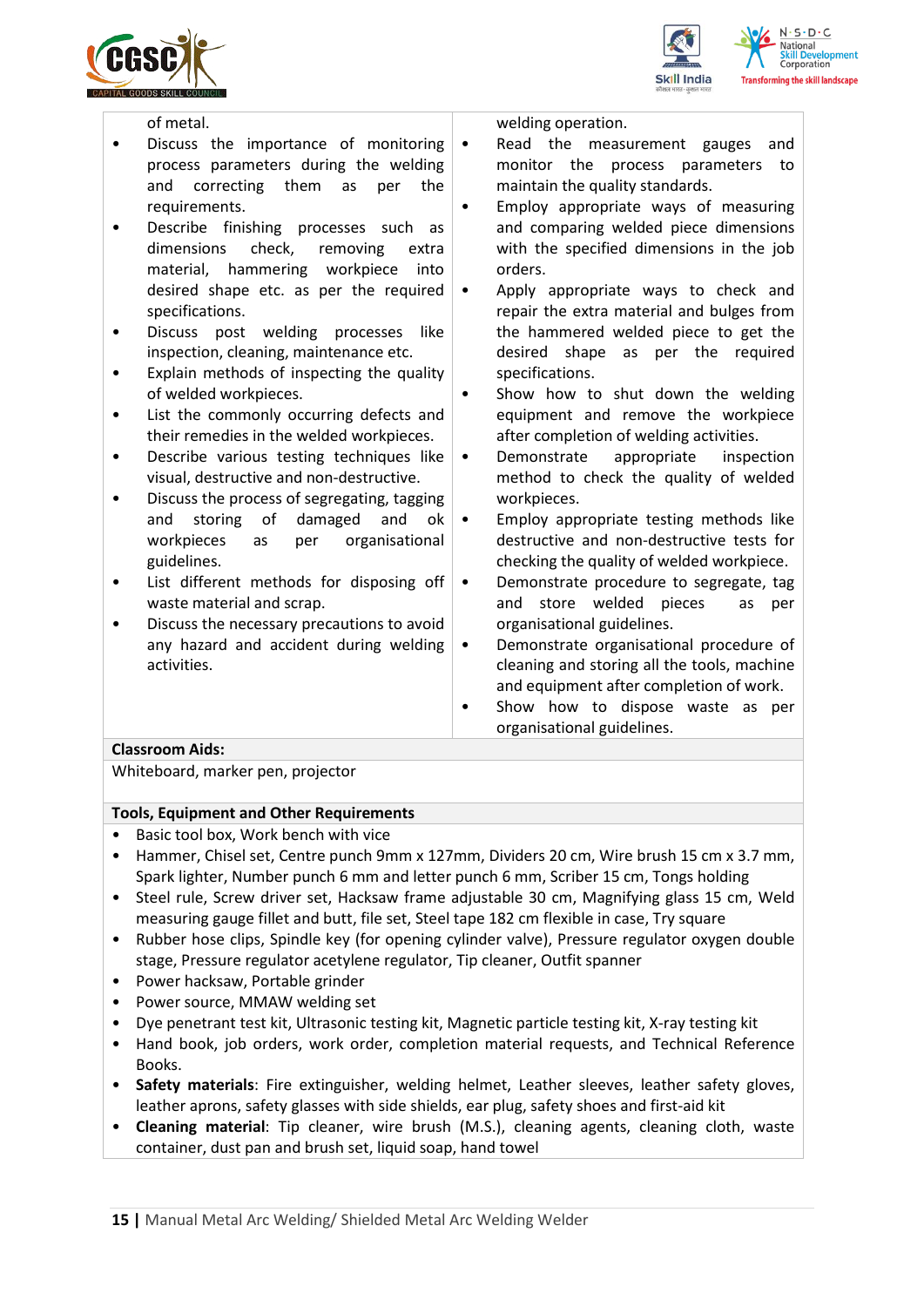



# **Annexure**

# <span id="page-15-0"></span>**Trainer Requirements**

| <b>Trainer Prerequisites</b>  |                       |                                               |                       |                            |                       |                |  |
|-------------------------------|-----------------------|-----------------------------------------------|-----------------------|----------------------------|-----------------------|----------------|--|
| <b>Minimum</b><br>Educational | <b>Specialization</b> | <b>Relevant Industry</b><br><b>Experience</b> |                       | <b>Training Experience</b> |                       | <b>Remarks</b> |  |
| Qualification                 |                       | Years                                         | <b>Specialization</b> | <b>Years</b>               | <b>Specialization</b> |                |  |
| Diploma                       | Mechanical            | 3                                             | Welding               | 1                          | Welding               | <b>NA</b>      |  |
| B.E/B.Tech                    | Mechanical            | 2                                             | Welding               | 1                          | Welding               | <b>NA</b>      |  |

| <b>Trainer Certification</b>                  |                                |  |  |  |
|-----------------------------------------------|--------------------------------|--|--|--|
| <b>Domain Certification</b>                   | <b>Platform Certification</b>  |  |  |  |
| "Manual Metal Arc Welding/ Shielded Metal Arc | "Trainer, MEP/Q2601 v1.0"      |  |  |  |
| Welding Welder, CSC/Q0204, version 2.0".      | Minimum accepted score is 80%. |  |  |  |
| Minimum accepted score is 80%.                |                                |  |  |  |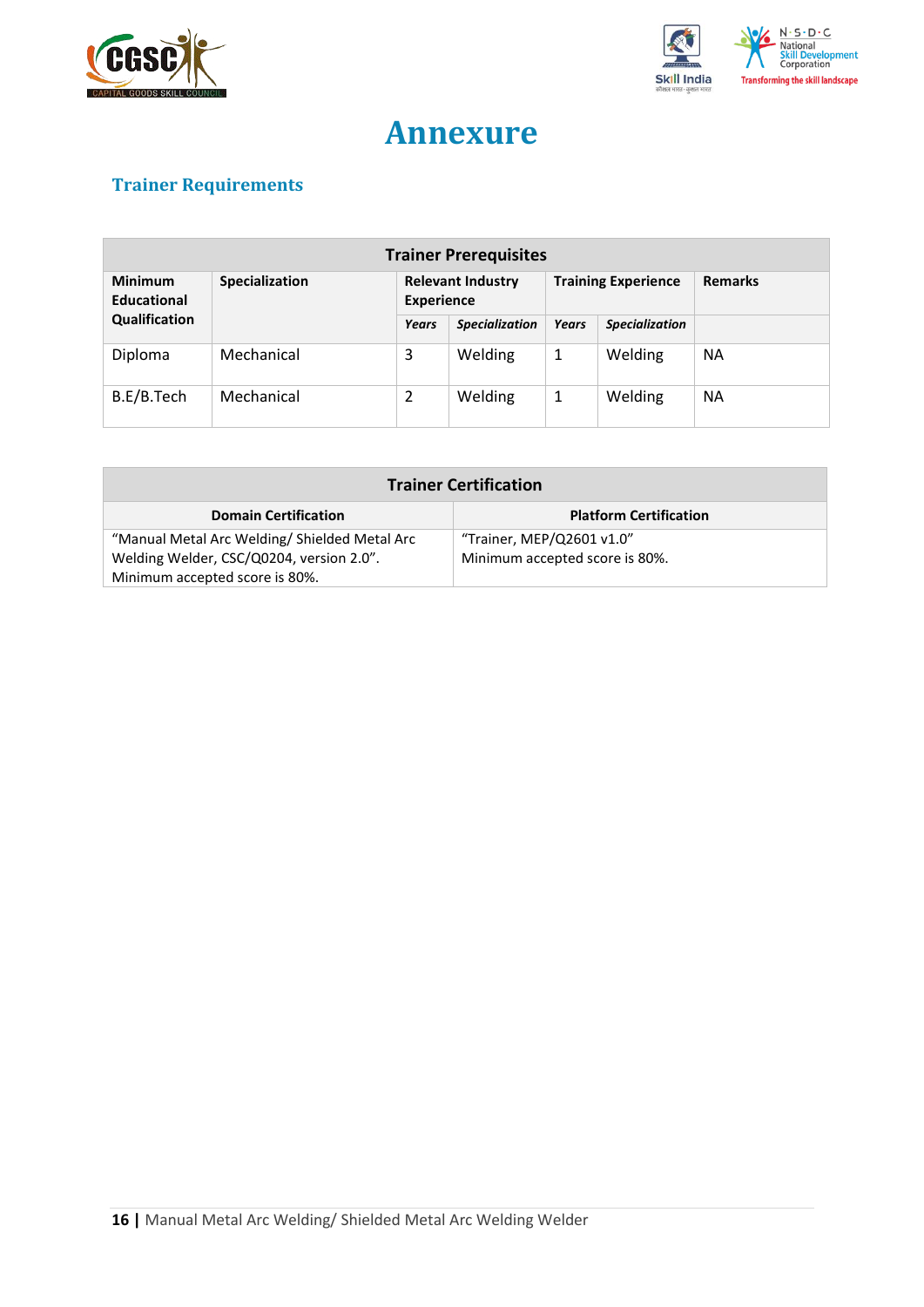

*`*

## <span id="page-16-0"></span>Assessor Requirements



| <b>Assessor Prerequisites</b>        |                |                                               |                       |                                                 |                       |                |
|--------------------------------------|----------------|-----------------------------------------------|-----------------------|-------------------------------------------------|-----------------------|----------------|
| <b>Minimum</b><br><b>Educational</b> | Specialization | <b>Relevant Industry</b><br><b>Experience</b> |                       | <b>Training/Assessment</b><br><b>Experience</b> |                       | <b>Remarks</b> |
| Qualification                        |                | Years                                         | <b>Specialization</b> | <b>Years</b>                                    | <b>Specialization</b> |                |
| Diploma                              | Mechanical     | 3                                             | Welding               | 1                                               | Welding               | <b>NA</b>      |
| B.E/B.Tech                           | Mechanical     | 2                                             | Welding               | 1                                               | Welding               | <b>NA</b>      |

| <b>Assessor Certification</b>                |                                |  |  |  |
|----------------------------------------------|--------------------------------|--|--|--|
| <b>Domain Certification</b>                  | <b>Platform Certification</b>  |  |  |  |
| "Manual Metal Arc Welding/Shielded Metal Arc | "Assessor; MEP/Q2701 v1.0"     |  |  |  |
| Welding Welder, CSC/Q0204, version 2.0".     | Minimum accepted score is 80%. |  |  |  |
| Minimum accepted score is 80%.               |                                |  |  |  |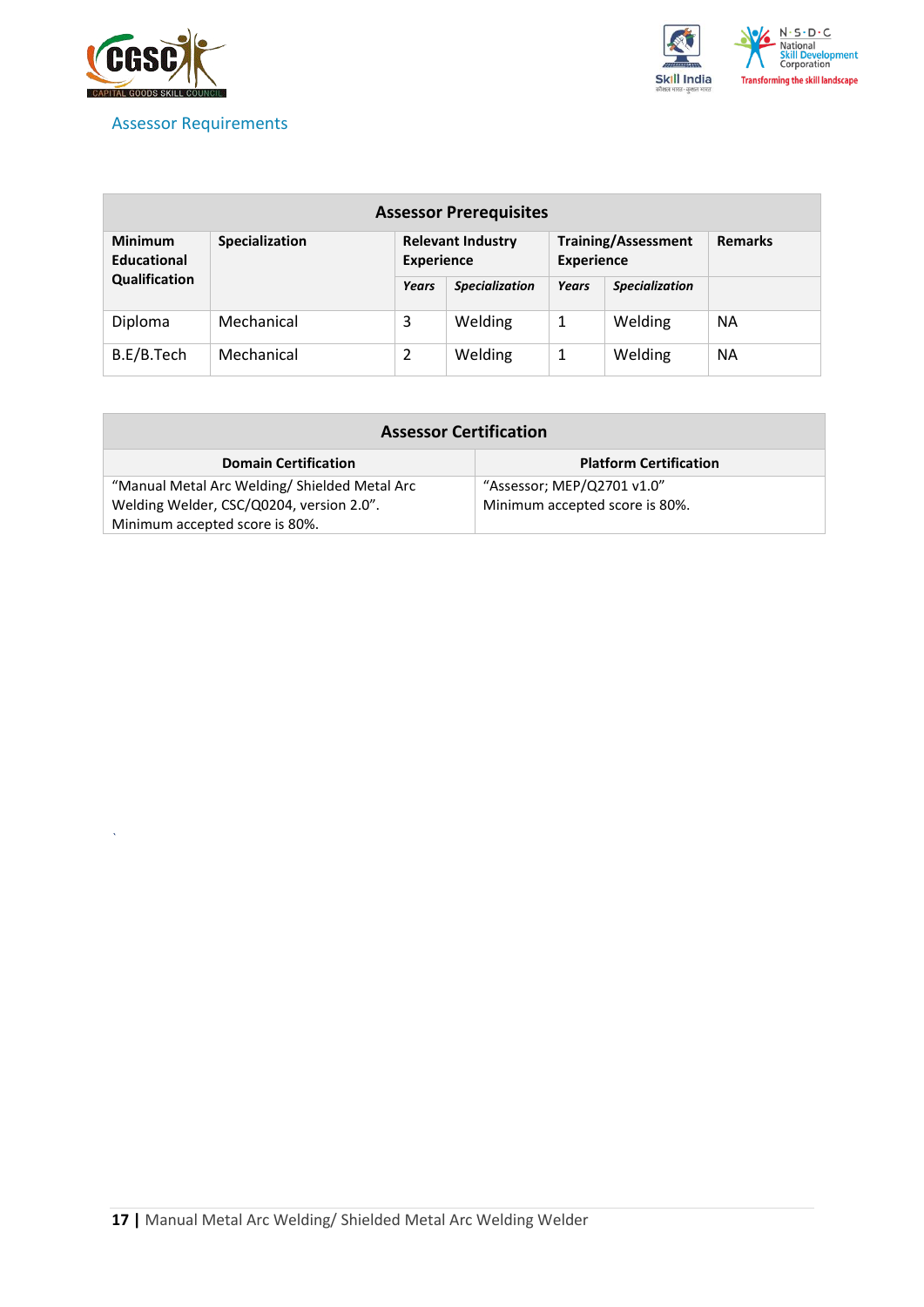



### <span id="page-17-0"></span>**Assessment Strategy**

- 1. Assessment System Overview:
	- Batches assigned to the assessment agencies for conducting the assessment on SDMS/SIP or email
	- Assessment agencies send the assessment confirmation to VTP/TC looping SSC
	- Assessment agency deploys the ToA certified Assessor for executing the assessment
	- SSC monitors the assessment process & records
- 2. Testing Environment:
	- Confirm that the centre is available at the same address as mentioned on SDMS or SIP
	- Check the duration of the training.
	- Check the Assessment Start and End time to be as 10 a.m. and 5 p.m.
	- If the batch size is more than 30, then there should be 2 Assessors.
	- Check that the allotted time to the candidates to complete Theory & Practical Assessment is correct.
	- Check the mode of assessment—Online (TAB/Computer) or Offline (OMR/PP).
	- Confirm the number of TABs on the ground are correct to execute the Assessment smoothly.
	- Check the availability of the Lab Equipment for the particular Job Role.
- 3. Assessment Quality Assurance levels / Framework:
	- Question papers created by the Subject Matter Experts (SME)
	- Question papers created by the SME verified by the other subject Matter Experts
	- Questions are mapped with NOS and PC
	- Question papers are prepared considering that level 1 to 3 are for the unskilled & semi-skilled individuals, and level 4 and above are for the skilled, supervisor & higher management
	- Assessor must be ToA certified & trainer must be ToT Certified
	- Assessment agency must follow the assessment guidelines to conduct the assessment
- 4. Types of evidence or evidence-gathering protocol:
	- Time-stamped & geotagged reporting of the assessor from assessment location
	- Centre photographs with signboards and scheme specific branding
	- Biometric or manual attendance sheet (stamped by TP) of the trainees during the training period
	- Time-stamped & geotagged assessment (Theory + Viva + Practical) photographs & videos
- 5. Method of verification or validation:
	- Surprise visit to the assessment location
	- Random audit of the batch
	- Random audit of any candidate
- 6. Method for assessment documentation, archiving, and access
	- Hard copies of the documents are stored
	- Soft copies of the documents & photographs of the assessment are uploaded / accessed from Cloud Storage
	- Soft copies of the documents & photographs of the assessment are stored in the Hard Drives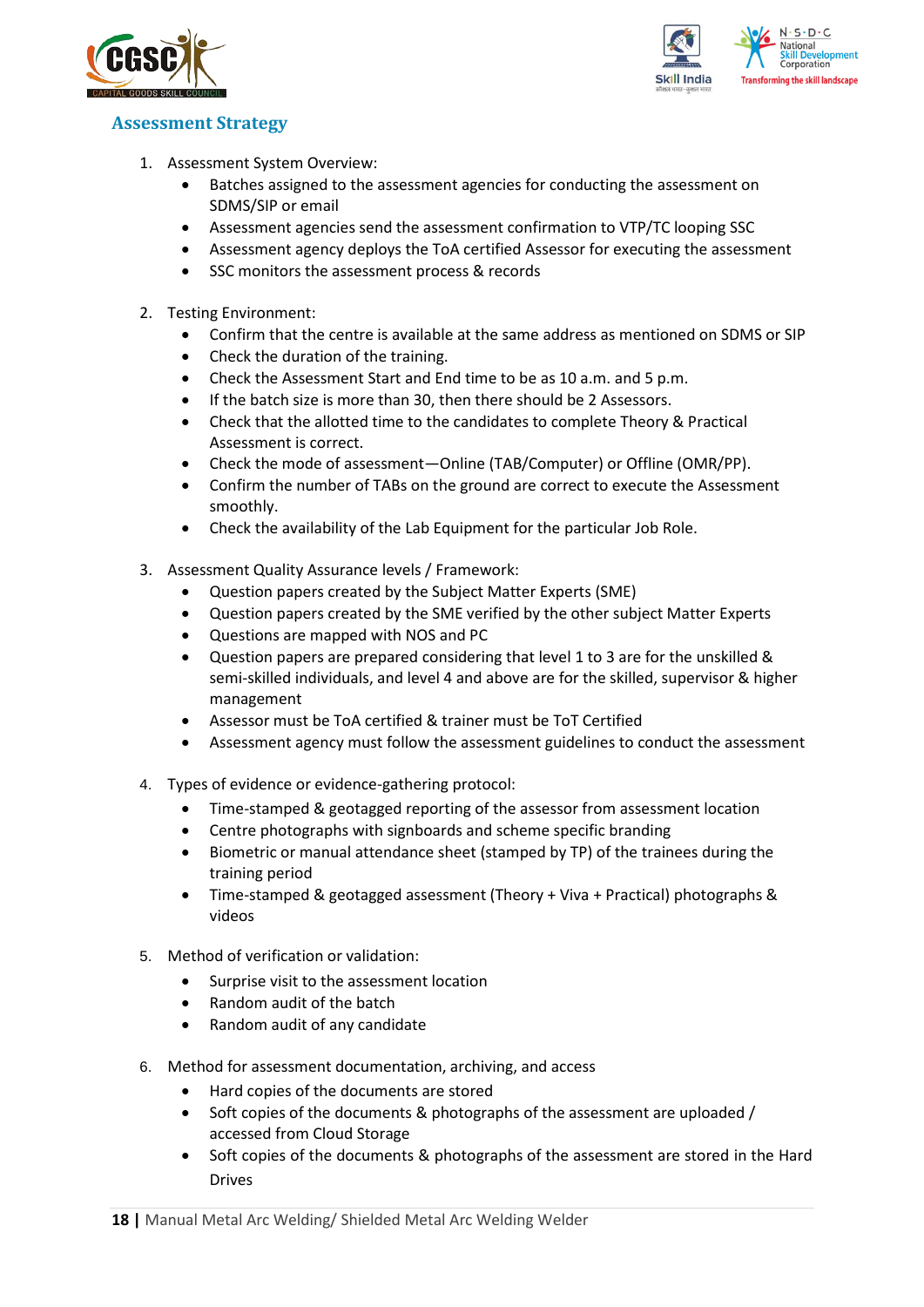

# <span id="page-18-0"></span>**References**



# <span id="page-18-1"></span>**Glossary**

| <b>Term</b>                            | <b>Description</b>                                                                                                                                                                                                                                                                                                                            |
|----------------------------------------|-----------------------------------------------------------------------------------------------------------------------------------------------------------------------------------------------------------------------------------------------------------------------------------------------------------------------------------------------|
| <b>Declarative</b><br><b>Knowledge</b> | Declarative knowledge refers to facts, concepts and principles that need to<br>be known and/or understood in order to accomplish a task or to solve a<br>problem.                                                                                                                                                                             |
| <b>Key Learning</b><br><b>Outcome</b>  | Key learning outcome is the statement of what a learner needs to know,<br>understand and be able to do in order to achieve the terminal outcomes. A<br>set of key learning outcomes will make up the training outcomes. Training<br>outcome is specified in terms of knowledge, understanding (theory) and<br>skills (practical application). |
| (M) TLO                                | On-the-job training (Mandatory); trainees are mandated to complete<br>specified hours of training on site                                                                                                                                                                                                                                     |
| OJT (R)                                | On-the-job training (Recommended); trainees are recommended the<br>specified hours of training on site                                                                                                                                                                                                                                        |
| <b>Procedural</b><br><b>Knowledge</b>  | Procedural knowledge addresses how to do something, or how to perform a<br>task. It is the ability to work, or produce a tangible work output by applying<br>cognitive, affective or psychomotor skills.                                                                                                                                      |
| <b>Training Outcome</b>                | Training outcome is a statement of what a learner will know, understand<br>and be able to do upon the completion of the training.                                                                                                                                                                                                             |
| <b>Terminal Outcome</b>                | Terminal outcome is a statement of what a learner will know, understand<br>and be able to do upon the completion of a module. A set of terminal<br>outcomes help to achieve the training outcome.                                                                                                                                             |